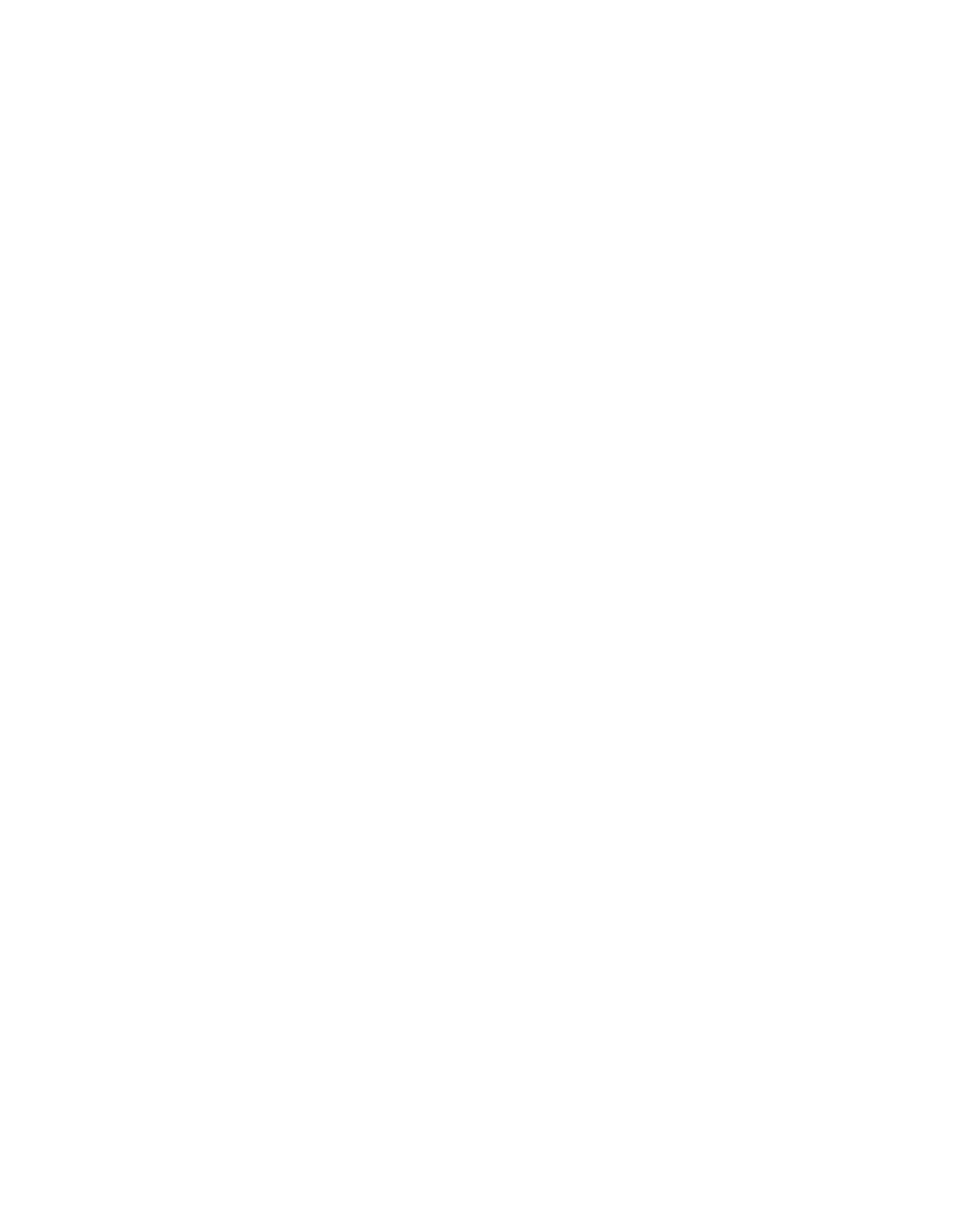# **GENERAL STATUTORY IM PLEMENTATION**

#### **OVERVIEW**

In calendar year 2014, the Commission said farewell to long-time Commissioner Julian L. Lapides, and welcomed new Commissioner Rachel T. McGuckian. Martin G. Madden also joined the Commission in 2014 but departed upon being tapped to join the transition team of newly-elected Governor Lawrence J. Hogan, Jr. The Commission met 6 times in regularly scheduled sessions and held 3 phone conferences. During its meetings, the Commission considered issues related to all areas of its statutory mandate: financial disclosure, conflict of interest, lobbyist disclosure and conduct restrictions, local government ethics laws, school board ethics regulations, advisory opinions, enforcement matters, employee training, lobbyist training and public information activities.

The State Ethics Commission, as directed in General Provisions Article §5-205, administers the provisions of the Public Ethics Law; prescribes and provides forms for each document required by the Public Ethics Law; retains as a public record each document filed with the Commission for at least four years after receipt; periodically reviews the adequacy of public ethics laws; reviews financial disclosure statements and lobbyist activity reports filed in accordance with the Public Ethics Law and notifies officials and employees of any omissions or deficiencies; and publishes information that explains the provisions of the Law.

#### **ADVICE ACTIVITIES**

The State Ethics Commission is responsible for interpreting the Public Ethics Law. Sections 5-301 through 5-303 of the Public Ethics Law authorize the State Ethics Commission to issue formal advisory opinions in response to requests from officials, employees, lobbyists, and others who are subject to the Public Ethics Law. Formal opinions generally follow an appearance before the Commission by the requestor, are published in the Maryland Register, and are accessible electronically through the Division of State Documents in COMAR Title 19A. The Commission's regulations in COMAR 19A.01.02.05 also authorize the staff and the Commission to provide informal advice. The Commission and its staff provide informal advice in many forms, including letters, emails, and phone calls.

During its thirty-six years of existence, the Commission has issued 500 formal opinions. These opinions not only advise the public of the Commission's interpretation of the Public Ethics Law, but also guide the Commission and its staff in providing informal advice. In light of this large body of interpretive decisions, in recent years the Commission and its staff primarily have provided advice informally. This process allows the Commission and its staff to deliver more timely advice, which has been important in light of the steady increase in advice requests. There were no formal opinions issued in 2014.

The Commission's informal docket, initiated in 2002, logs requests for informal advice submitted to the staff or Commission. The docket captures more complex matters (requiring research, consultation with other staff members, etc.) which come to the staff's attention by way of letters, telephone calls, email or "walk in" requests for advice. The Commission and its staff provided informal advice in the following subject areas during calendar years 2012 through 2014: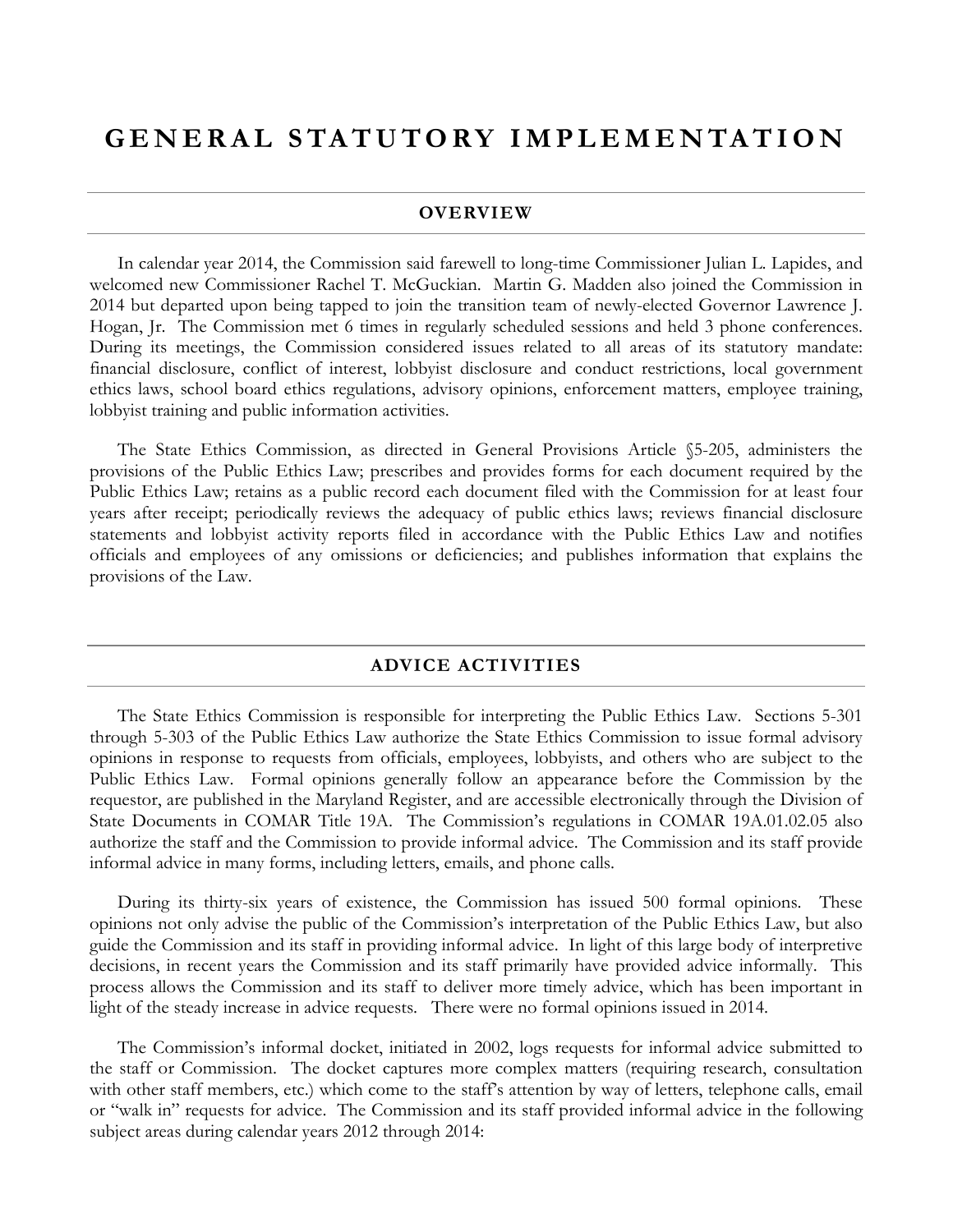| <b>SUBJECT MATTER OF THE ADVICE</b>          | 2014 | 2013 | 2012 |
|----------------------------------------------|------|------|------|
| Lobbying Registration, Reporting and Conduct | 9    | 9    | 8    |
| Secondary Employment Advice                  | 298  | 287  | 255  |
| Participation Advice                         | 37   | 40   | 31   |
| <b>Procurement Restrictions</b>              | 9    | 3    | 3    |
| Post-Employment Advice                       | 34   | 44   | 69   |
| <b>Gift Questions</b>                        | 39   | 32   | 60   |
| Other                                        | 41   | 26   | 44   |
| Total                                        | 467  | 441  | 470  |

The number of informal matters addressed in 2014, while lower than 2012 (which was the highest number ever experienced by the Commission), was significantly higher than the 2013 number. The 2013 and 2014 numbers are still well above the numbers experienced in previous years. The Commission staff has worked hard to encourage employees and officials to take a proactive approach to dealing with ethics matters, preferring to address issues before they become enforcement matters. As the above-table indicates, a majority of the matters addressed dealt with State employees seeking outside or secondary employment. The chart below shows the distribution of secondary employment advice requests by agency:



The 39 "other agency" secondary employment requests came from 21 different State agencies.

The informal docket does not include routine advice on matters that the Commission's Executive Director, General Counsel, Assistant General Counsel, and Staff Counsel are able to immediately resolve through telephone calls, emails, and in-person discussions on a daily basis. It also does not include the Commission staff assisting individuals with electronic filing or training or other general inquiries concerning the Public Ethics Law and access to public information.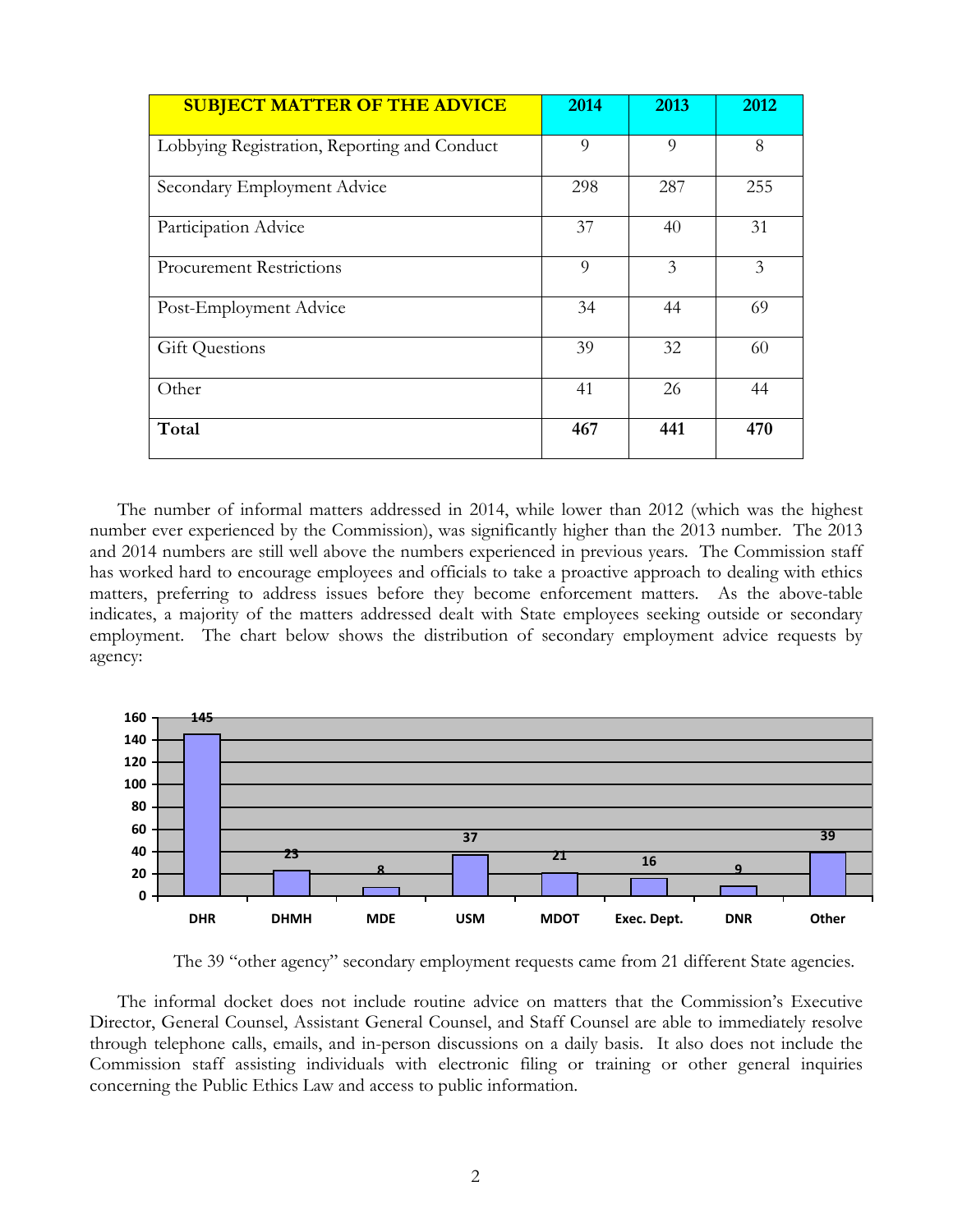#### **UNIVERSITY OF MARYLAND PUBLIC-PRIVATE PARTNERSHIP EXEMPTIONS**

In 1990, the General Assembly enacted legislation allowing the University System of Maryland (USM) to grant to university faculty certain exemptions from the conflict of interest provisions of the Public Ethics Law for "sponsored research and development" activities. Sponsored research and development was defined in the law as an "agreement to engage in basic or applied research or development at a public senior higher education institution, and includes transferring university-owned technology or providing services by a faculty member to entities engaged in sponsored research or development." Faculty members were not fully exempted from all Public Ethics Law requirements, and public disclosure of the interest or secondary employment was required. The institution granting the exemption was required to maintain the exemption as a public record and to file a copy with the State Ethics Commission.

In 1996, the General Assembly enacted the Public-Private Partnership Act which is codified in §5-525. The Act broadened the exemption from the conflict of interest provisions which now applies to officials, employees, vice-presidents and presidents as well as the chancellors and vice-chancellors of public senior higher education institutions. The USM Board of Regents and the USM institutions adopted procedures pursuant to §5-525 to implement the conflict of interest exemptions, and the Commission's authority is limited to approval of the policies' conformity with the requirements of §5-525.

The Law requires each governing board to report quarterly to the Governor, the Legislative Policy Committee of the General Assembly and the State Ethics Commission the number of exemptions approved. Records filed by the institutions with the Commission reflect a total of 384 faculty exemptions granted by the university presidents between 1996 and 2013, including exemptions at the University of Baltimore (UMB), the University of Maryland at Baltimore County (UMBC), the University of Maryland Biotechnology Institute (UMBI), the University of Maryland Center for Environmental Science (UMCES), and the University of Maryland College Park (UMCP). During calendar year 2014, USM institutions reported an additional 34 individual faculty member exemptions to the Commission. The exemptions were from the following institutions:

| <b>INSTITUTION</b>                  | Number of<br><b>Exemptions</b> |
|-------------------------------------|--------------------------------|
| University of Maryland College Park |                                |
| University of Maryland Baltimore    | 14                             |
| <b>TOTAL FACULTY EXEMPTIONS</b>     | 34                             |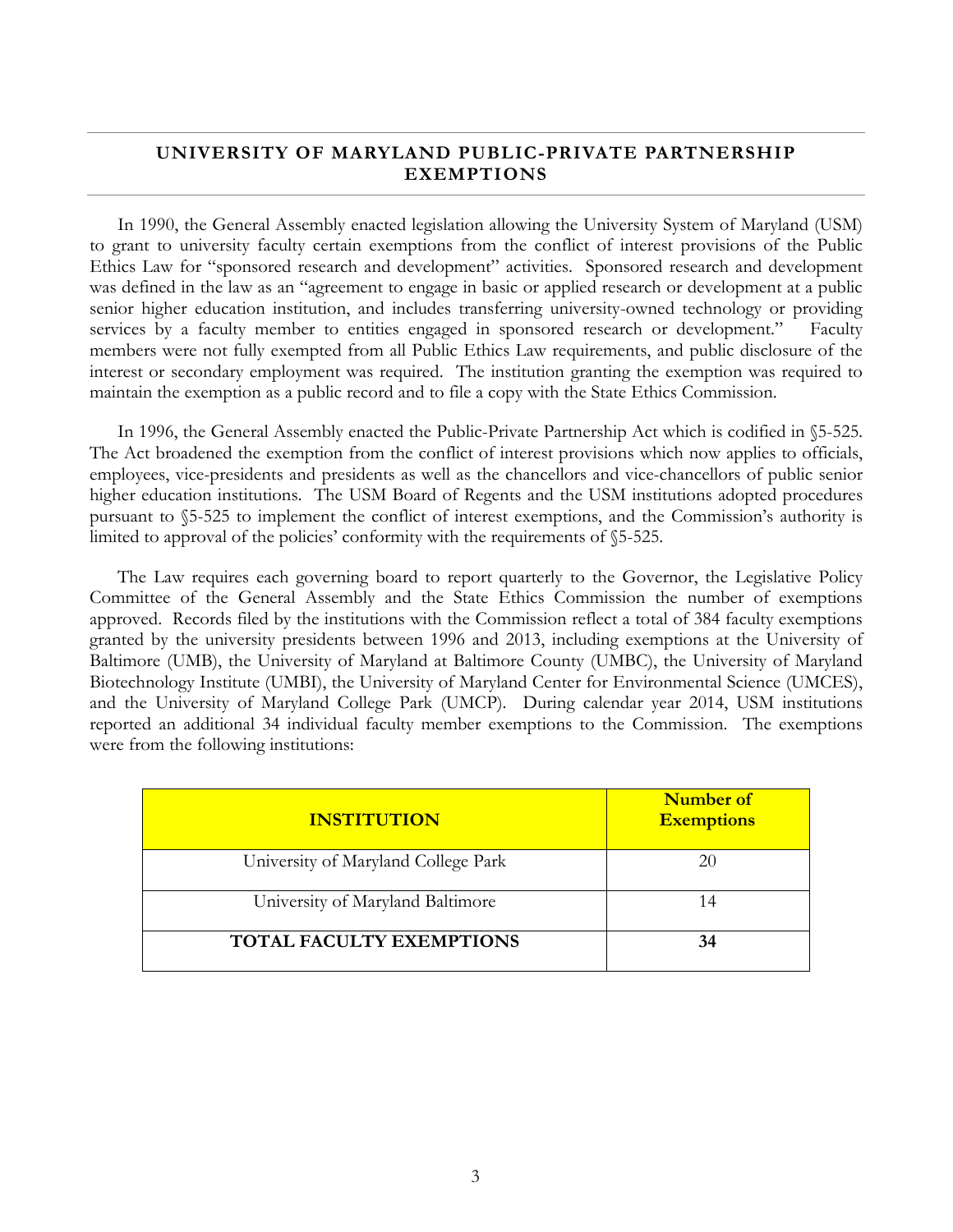#### **FINANCIAL DISCLOSURE**

The financial disclosure program continued to identify individual employees and officials required to file, provide technical assistance to filers, and monitor compliance with the Law. In accord with Public Ethics Law § 5-103, the Commission reviewed a significant number of requests by various agencies to add or delete positions to/from the financial disclosure filing list, and conducted an extensive review of some outdated listings. The net result was a slight decrease in the number of filers from approximately 14,693 in 2013 to 14,385 in 2014, attributable to a significant effort by the staff to update the Commission's financial disclosure database by identifying board and commission members who had previously terminated their service and whose status had not been reported to the Commission.

Pursuant to Public Ethics Law §§ 5-103 and 5-209, the Commission made decisions regarding the status of newly created boards and commissions as "executive units" for purposes of financial disclosure filing requirements. The Commission also considered and acted upon requests by a number of boards and commissions for exemptions from the requirement to file financial disclosure statements. Commission continues to see a substantial increase in the number of boards, commissions, task forces, and technical advisory groups created by the General Assembly.

The basic financial disclosure statement filed by most individuals who are determined to be public officials is referred to as Form #1. Individuals who are public officials only as the result of their participation on boards or commissions are required to file a limited financial disclosure statement (Form #2). Legislators are required to file a more extensive disclosure statement (Form #19). The Commission staff conducts compliance reviews of financial disclosure statements and notifies filers of identifiable errors or omissions, and it pursues enforcement actions against those who fail to file. During 2014, the Commission staff reviewed nearly 16,000 financial disclosure statements.

In 2014 the Commission continued to experience an increase in the number of employees, officials and board and commission members who elected to voluntarily file their financial disclosure statements electronically. Of the total number of filers during calendar year 2014, approximately 98% filed electronically. The electronic administrative tool permits the staff to quickly review electronically submitted statements, compare them to previously filed electronic statements, notify filers by email of any omissions or questions raised by the statements and maintain copies of those notifications in the filers' electronic records. The emails become attached to the electronic files, and a record is therefore compiled of statements, inquiries and responses. Filers may also electronically file amendments if required. Communication with filers, for the most part, is through email, which also saves the Commission substantial supply and postage costs.

The electronic filing process received a big boost when the General Assembly passed a bill requested by the Commission to make electronic filing mandatory, which took effect October 1, 2014. The new law directs the Commission to develop procedures to grant exemptions to the electronic filing requirements, and accordingly the Commission has adopted regulations providing for exemptions in limited circumstances.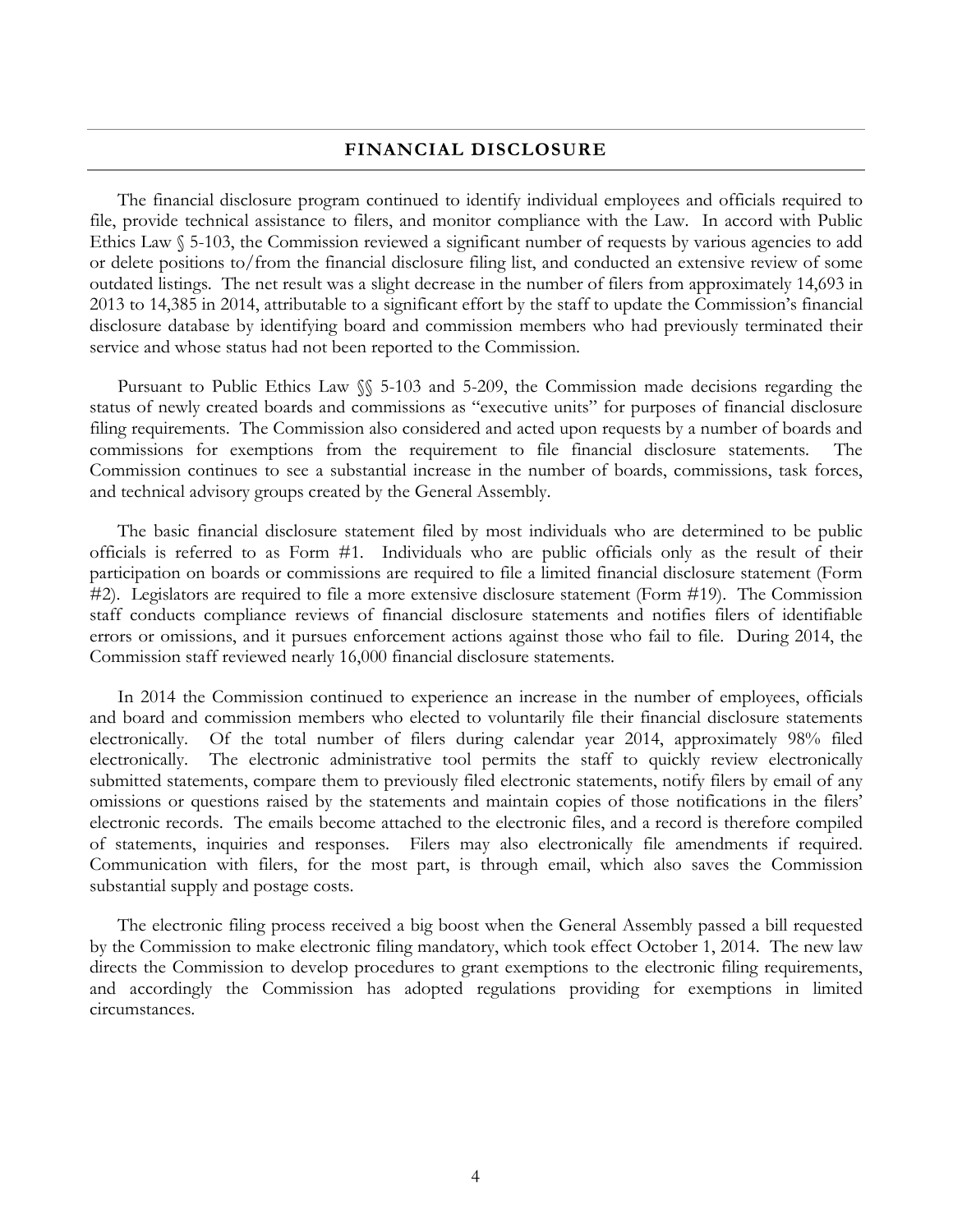#### **LOBBYIST DISCLOSURE AND REGULATION**

The lobbying year runs from November  $1<sup>st</sup>$  to October  $31<sup>st</sup>$  of the following year. The Public Ethics Law requires a regulated lobbyist to register separately for each entity that engages the regulated lobbyist for lobbying purposes. During the lobbying year ending October 31, 2014, 3,110 lobbying registrations were filed with the Commission. Those registrations were submitted by 643 lobbyists on behalf of 1,382 employers. This represents a decrease of 11 registrations from the 3,121 filed by October 31, 2013.

The General Assembly enacted legislation at the request of the Commission, which took effect on October 1, 2014, eliminating the requirement for the employer to sign the registration form authorizing the lobbyist to act on the employer's behalf. The practical effect of this change in the Law is that the registration process has been streamlined, permitting the Commission to offer lobbyists the option of paying the registration fee electronically and completing the process on-line, eliminating the requirement for the lobbyist to submit a paper form (signed by the employer) and a check to cover the registration fee.

| <b>EXPENDITURES REPORTED BY LOBBYISTS</b>                                                                                                                                                                                            |                  |            |                  |
|--------------------------------------------------------------------------------------------------------------------------------------------------------------------------------------------------------------------------------------|------------------|------------|------------------|
| <b>Type of Expenditure</b>                                                                                                                                                                                                           | 10/31/2014<br>\$ | 10/31/2013 | 10/31/2012<br>\$ |
|                                                                                                                                                                                                                                      |                  |            |                  |
| B-1: Meals and beverages for officials or employees<br>or their immediate families                                                                                                                                                   | 3,054            | 8,889      | 5,183            |
| B-2: Special events, including parties, dinners,<br>athletic events, entertainment, and other functions<br>to which all members of the General Assembly,<br>either house thereof, or any standing committee<br>thereof were invited. | 1,895,841        | 1,974,087  | 2,039,495        |
| B-3: Food, lodging, and scheduled entertainment of<br>officials and employees and spouses for a meeting<br>given in return for participation in a panel or<br>speaking engagement at the meeting                                     | 9,220            | 15,637     | 12,038           |
| B-4: Food and beverages at approved legislative<br>organizational meetings                                                                                                                                                           | 3,031            | 3,353      | 6,535            |
| B-5: Tickets or free admission to attend charitable,<br>cultural or political events where all members of a<br>legislative unit are invited.                                                                                         | 23,966           | 3,005      | 4,125            |
| B-6: Gifts to or for officials or employees or their<br>immediate families (not included on B-1 through<br>$B-5)$                                                                                                                    | 7,660            | 7,380      | 8,580            |

The following table summarizes lobbying expenditures for the last three lobbying years: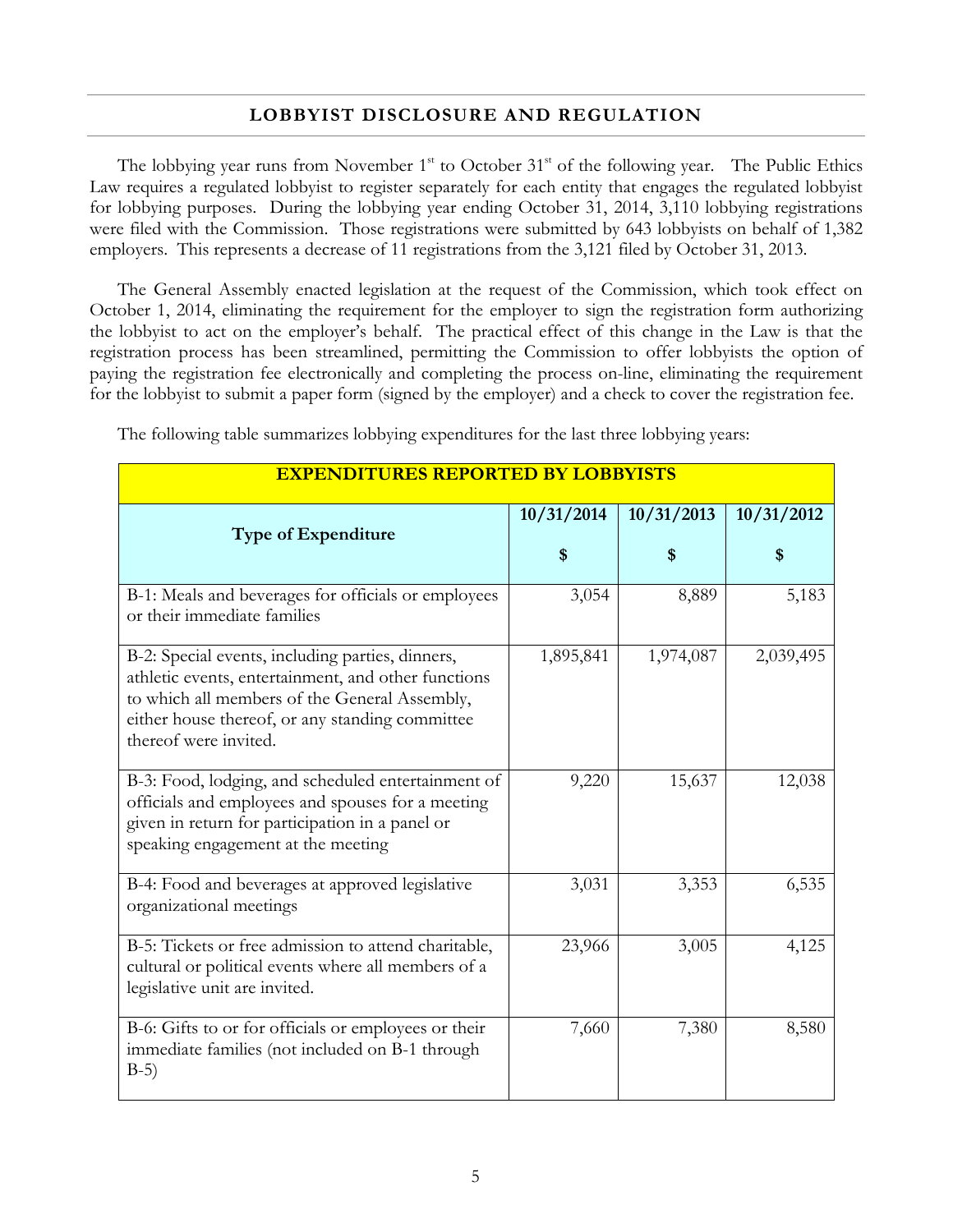| <b>EXPENDITURES REPORTED BY LOBBYISTS</b>                                                                     |                  |                  |                  |
|---------------------------------------------------------------------------------------------------------------|------------------|------------------|------------------|
| <b>Type of Expenditure</b>                                                                                    | 10/31/2014<br>\$ | 10/31/2013<br>\$ | 10/31/2012<br>\$ |
| <b>SUBTOTAL OF ITEMS B-1 THROUGH B-6</b>                                                                      | \$1,942,772      | \$2,012,351      | \$2,075,956      |
| B-7: Total compensation paid to registrant (not<br>including sums reported in any other section)              | 43,962,103       | 42,664,486       | 42,122,015       |
| B-8: Salaries, compensation and reimbursed<br>expenses for staff of the registrant                            | 1,248,197        | 1,085,338        | 1,830,483        |
| B-9: Office expenses not reported in B-7 or B-8                                                               | 723,277          | 855,170          | 853,530          |
| B-10: Cost of professional and technical research<br>and assistance not reported in items B-7 or B-8          | 585,490          | 527,271          | 626,758          |
| B-11: Cost of publications which expressly<br>encourage persons to communicate with officials<br>or employees | 281,212          | 515,652          | 5,634,077        |
| B-12: Fees and expenses paid to witnesses                                                                     | 49,302           | 4,856            | 7,804            |
| B-13: Other expenses                                                                                          | 578,961          | 838,059          | 1,103,383        |
| <b>TOTAL OF ITEMS B-1 THROUGH B-13</b>                                                                        | \$49,371,313     | \$48,503,183     | \$54,254,006     |

## **ENFORCEMENT ACTIVITIES**

There are two types of complaints, as that term is used in the Public Ethics Law and the Commission's regulations. The Public Ethics Law provides that any person may file a complaint with the Commission. Complaints filed with the Commission must be signed under oath and allege a violation of the Public Ethics Law by a person subject to the law. In addition, following investigation of independently obtained information, the Commission may issue a complaint on its own motion alleging Public Ethics Law violations. Enforcement inquiries and reviews are conducted by the Commission's Staff Counsel, with the assistance of two paralegals and a compliance officer. In 2014, Staff Counsel was also assisted by an intern.

The term "preliminary matters" describe those matters that have not yet reached the complaint stage. The Commission's enforcement procedures divide preliminary matters into two categories. All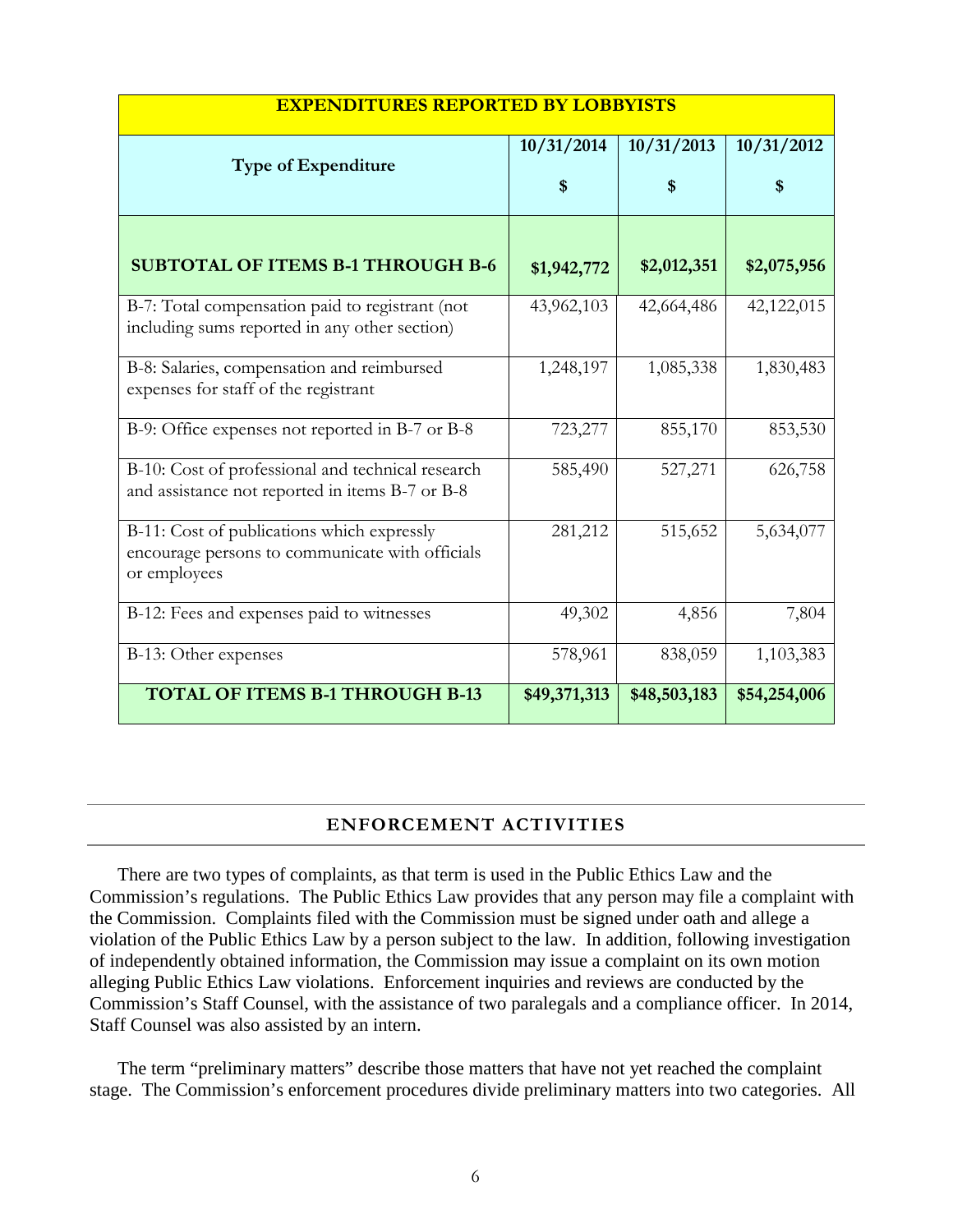new matters are docketed as Preliminary Consideration Matters (A matters) and presented to the Commission for review to determine whether the matter merits staff inquiry or follow-up. Cases where the Commission determines that investigation is warranted are designated Preliminary Inquiry Matters (B matters).

In 2014, the Commission opened 45 A matters (Preliminary Consideration), including 25 conflict of interest matters, 14 lobbyist matters, 5 financial disclosure matters and 1 training matter. The Commission issued a reprimand to a Register of Wills, through a Pre-Complaint Disposition Agreement, who violated participation restrictions by becoming involved in matters in which a qualifying relative had an interest.

The Commission also entered into 16 Late Filing Agreements with lobbyists during 2014, resulting in payments of \$3,880.00 to the State of Maryland. These payments include \$750.00 from a lobbyist who failed to register during the 2011-2012 lobbying year, and \$250.00 from a lobbyist whose failure to register was discovered after comparing the list of identification badges issued to lobbyists by the Department of General Services Police with the Commission's lobbying registrations. The Commission closed 31 A matters in 2014, including 2 matters carried over from 2013. (Note that at this preliminary stage, allegations of ethics violations against multiple parties may be grouped as a single matter; e.g. late filed lobbyist reports.)

The Commission opened 12 B matters (Preliminary Inquiry Matters) in 2014, including 9 conflict of interest matters, 1 financial disclosure matter, and 2 lobbying matters. The Commission issued a reprimand to a Clerk of the Circuit Court, through a Pre-Complaint Disposition Agreement, who violated participation restrictions by becoming involved in matters in which she and a qualifying relative had an interest. As part of the Agreement, the employee agreed to pay \$5,000.00 by no later than June 30, 2015. In 2014, the Commission closed 10 B Matters, including 2 matters carried over from 2013.

In calendar year 2014, the Commission issued 49 complaints, including complaints in 46 financial disclosure matters, 2 conflict of interest matters and 1 training matter. The Commission issued a reprimand to a Board of Elections employee, through a Stipulation of Settlement Agreement, who violated participation restrictions by becoming involved in matters in which several qualifying relatives had interests. Also during 2014, the Commission issued a reprimand to a Department of Assessments and Taxation employee, through a Stipulation of Settlement Agreement, who violated the prestige provisions by improperly using his State email account. The Commission closed 48 complaints in 2014, including 15 matters from 2013, and 4 matters from 2012.

All enforcement payments were deposited in the State's general fund and cannot be used by the Commission. The Commission assessed a total of \$8,880.00 in enforcement payments in 2014.

#### **LOCAL GOVERNMENT ETHICS LAWS**

As originally drafted, the Public Ethics Law required Maryland counties and cities to enact local laws similar to the State's Public Ethics Law. In 1983, the General Assembly amended the Law to require local school boards either to adopt ethics regulations similar to the State Law or to be covered by county ethics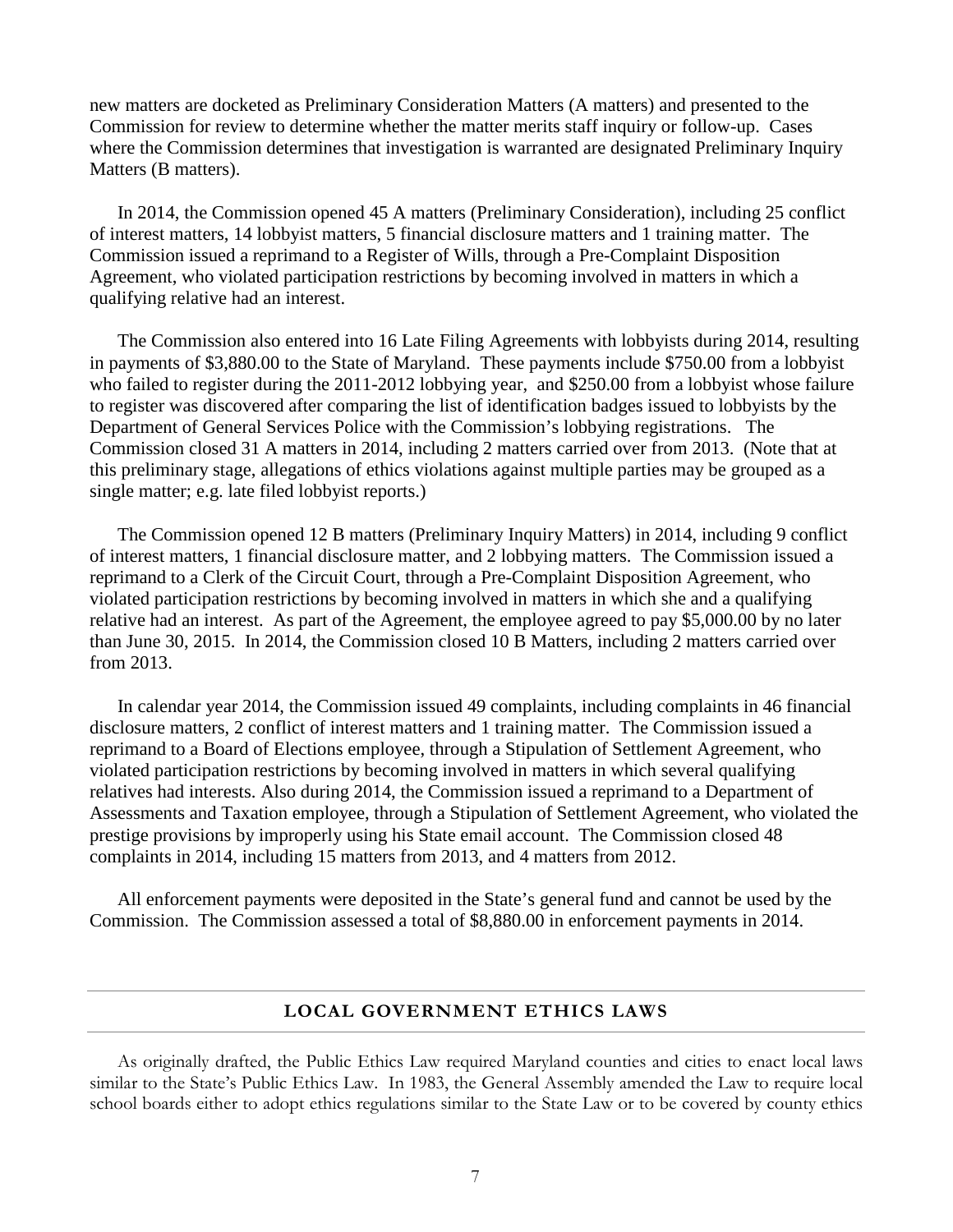laws. In 2010, the General Assembly enacted legislation (Chapter 277 of 2010) requiring local governments to adopt conflict of interest restrictions and financial disclosure requirements for elected local officials and candidates that are at least as stringent as the requirements for officials in Subtitles 5 and 6 of the Public Ethics Law. That legislation imposes similar requirements on local boards of education with respect to conflict of interest standards and financial disclosure requirements for members of and candidates for election to boards of education. The law requires each local ethics commission or appropriate entity to certify to the State Ethics Commission that the county or municipal corporation (there is no certification requirement for boards of education) is in compliance with the requirements of the law on or before October 1 of each year.

In response to the 2010 legislation the Commission amended its local government and board of education regulations. The Commission's Executive Director, General Counsel and Assistant General Counsel have worked with local governments and boards of education, as well as the Maryland Association of Counties, the Maryland Municipal League, and the Maryland Association of Boards of Education in implementing Chapter 277 of 2010, as well as in educating local governments and boards of education on the new requirements in the Public Ethics Law.

During 2014, the Commission's Executive Director, General Counsel, and Assistant General Counsel continued to participate in numerous phone discussions with county and local ethics officials, as well as their representative associations regarding questions relating to conflicts of interest, financial disclosure and lobbying and the implementation of Chapter 277 of 2010. The Commission received thirty-six new written requests for advice from local governments and boards of education. The Commission staff continued its review of the ethics ordinances and policies of local governments and boards of education for compliance with the Public Ethics Law and the Commission's regulations. The Commission staff continued to work with several jurisdictions that previously submitted draft laws in 2013, but had not yet received Commission approval. In 2014, the Commission approved draft ordinances from three counties and eleven municipalities. Once these approved draft policies are enacted, the counties or municipalities must certify compliance as discussed above. The Commission has approved ethics policies from all twenty-four boards of education. In cases involving boards of education, Chapter 277 of 2010 requires a board of education to submit adopted regulations and amendments to adopted regulations to the State Ethics Commission for review and approval or disapproval, but no annual certification is required. The Commission staff is actively working with the remaining local governments to ensure their drafts meet the requirements of the Public Ethics Law prior to presenting the drafts to the Commission.

The Public Ethics Law and the Commission's regulations authorize the Commission to exempt a municipality from the requirement to adopt an ethics law, or to modify the provisions applicable to a municipality, if the Commission determines an exemption or modification to be warranted based upon the size of the municipality. In considering whether the size of a municipality justifies an exemption or modification, the Commission looks at a number of factors, including population, number of public employees, type and number of government functions performed by the municipality, and the size of the municipal budget. Commission regulations (19A.04.03.03) require the Commission to review the status of all municipal exemptions and modifications at the end of each decennial census to determine if those that were previously granted are still appropriate. This process was completed for the 2010 census at the end of 2013 and the beginning of 2014.

The Commission reviewed forty exemption requests in 2013. Of those forty requests, the Commission granted seventeen full exemptions and exempted twenty-one jurisdictions from the requirement to adopt lobbying provisions. One jurisdiction requested not to be exempt from the requirement to adopt conflict of interest, financial disclosure and lobbying provisions in its local ethics law and the Commission granted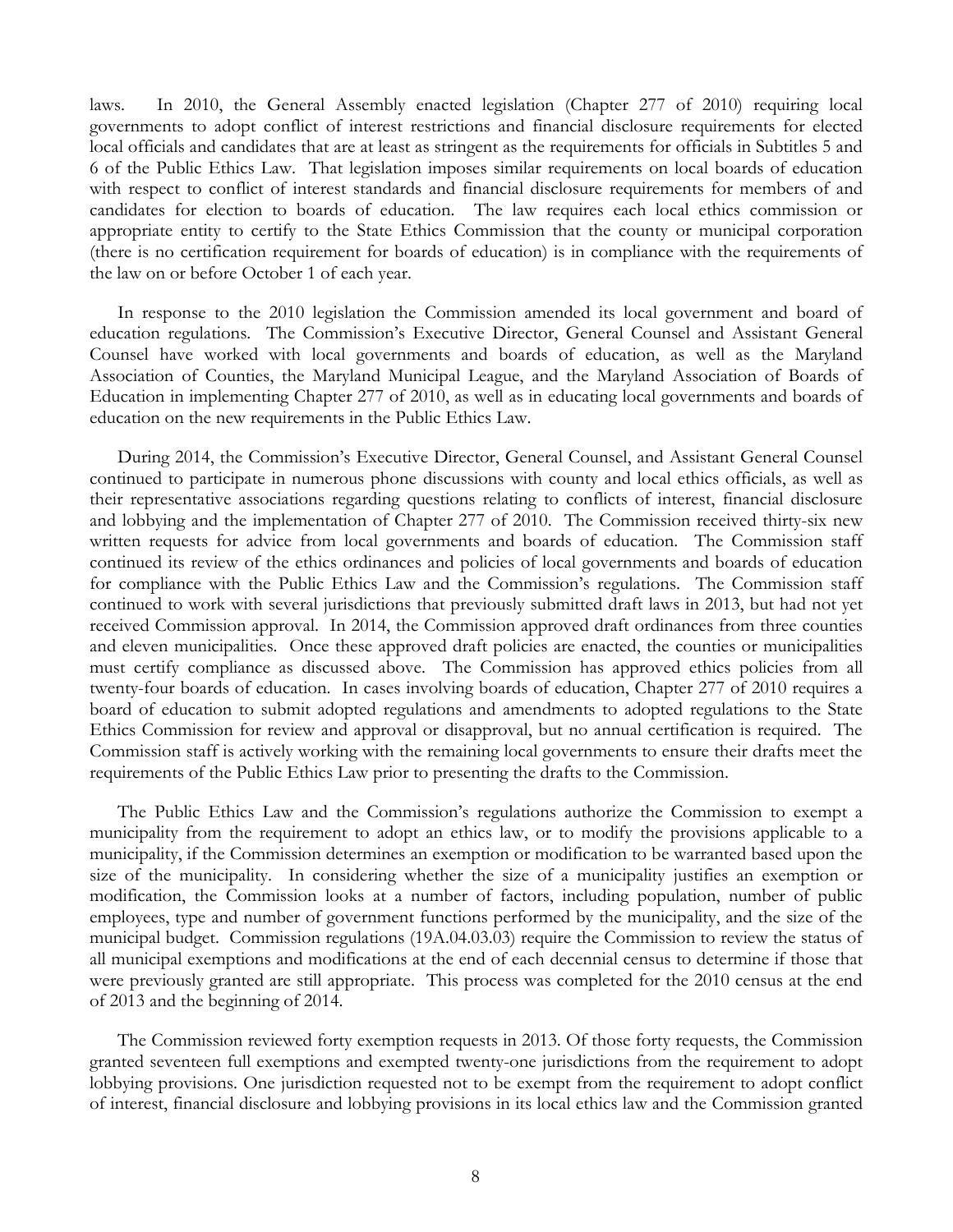that request. In 2014 the Commission reviewed one exemption request and granted a full exemption. In 2014, the Commission did not grant any substantive modifications to either the conflict of interest or financial disclosure provisions for any local government. The Commission did approve a limited number of modifications related to the timing of financial disclosure statement filings for candidates for elected local office.

Finally, the Commission also received and reviewed four reports from Montgomery County and two reports from Prince George's County regarding the special land use ethics disclosure reports required in certain jurisdictions (See §5-833 through §5-845).

#### **EDUCATIONAL AND INFORMATIONAL ACTIVITIES**

The Commission staff has been active in providing formal training to State employees, lobbyists and local jurisdictions. The training has involved advising and assisting employees, officials, candidates and lobbyists on completion of forms, and providing training related to the conflict of interest provisions of the Public Ethics Law. The Commission staff has assisted local government and school board officials in drafting their ethics laws and regulations and provided technical advice to local government ethics commissions.

In March of 2010, the Commission implemented online training for conflicts of interest and lobbying. The electronic training allows public officials and lobbyists to satisfy the training requirements of the Public Ethics Law in their offices, at a time convenient for them, and saves on expenditures related to staff travel, parking, and meals. The electronic training, which was created and is maintained by a contractor, will require periodic expenditures for updating and refreshing.

The Public Ethics Law requires new financial disclosure filers (i.e. public officials) to receive 2 hours of Ethics Law training (§5-205(d)). A total of 1,183 public officials and state employees took the conflicts of interest training online during calendar year 2014.

In addition to the basic training provided to new financial disclosure filers, the staff regularly responds to requests from various State entities for general ethics training and other, specifically focused training. The staff conducted 8 general ethics training programs for agencies, boards and commissions, attended by 217 State employees and public officials, addressing conflicts of interest and the financial disclosure requirements. The Commission staff also conducted 19 training sessions addressing conflict of interest and procurement issues attended by an additional 850 State employees, public officials, members of the public and special interest groups. The total number of individuals who attended general ethics and conflict of interest training was 1,067.

In accordance with § 5-205(e) of the Public Ethics Law, which requires the State Ethics Commission to provide a training course for regulated lobbyists and prospective regulated lobbyists at least twice each year, the Commission staff conducted 3 lobbying training programs attended by 21 regulated lobbyists. In addition, a total of 308 regulated lobbyists took the mandated training online during calendar year 2014. The lobbying training focuses on electronic filing, the general lobbying conduct prohibitions in the Law, and reporting requirements.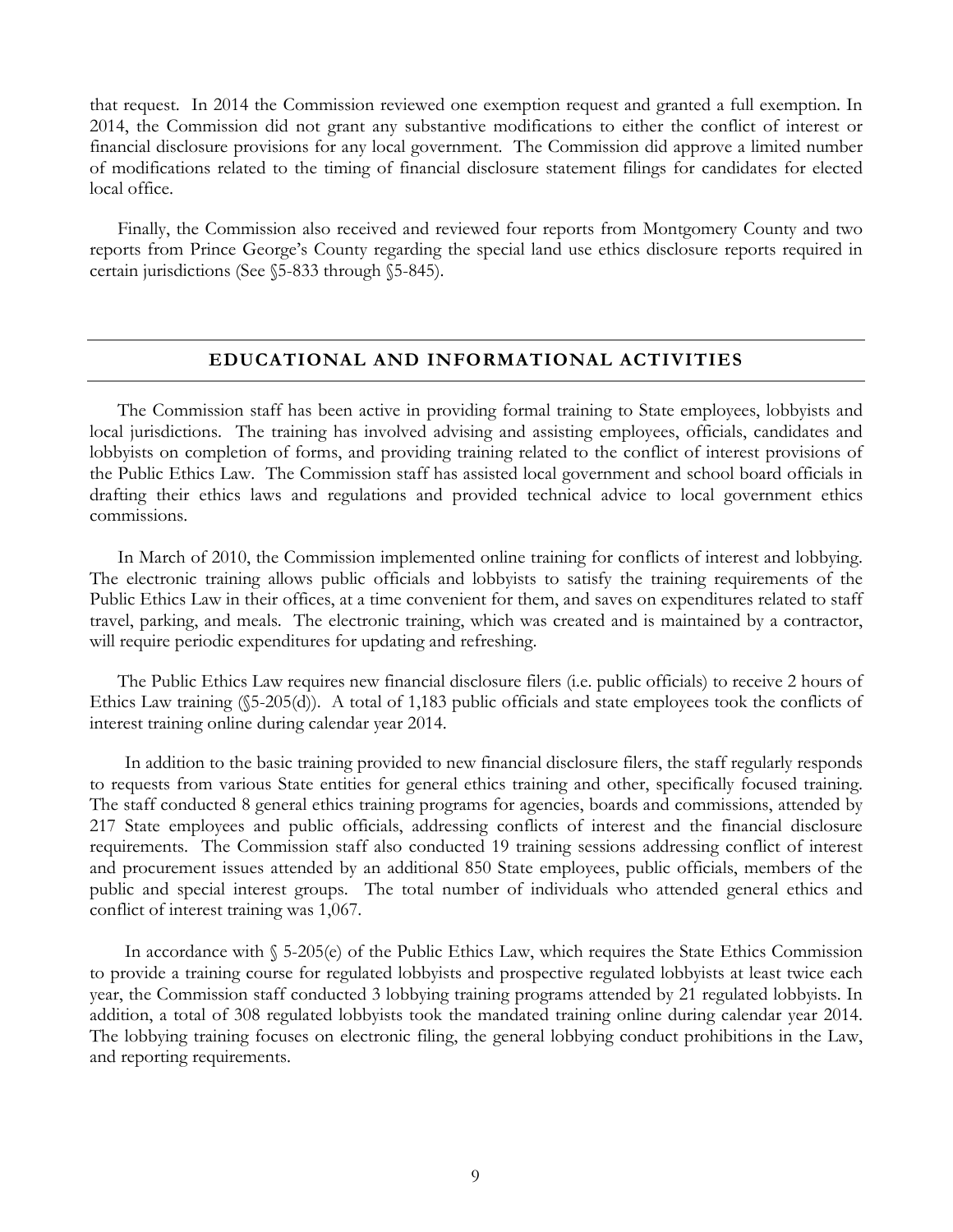The 2014 Legislative Session resulted in two significant changes to the training requirements for lobbyists. First, the Law was changed to make it clear that a lobbyist must attend training within six months of initially registering as a lobbyist (or if the initial registration is for a period of less than six months, prior to any subsequent registration) and thereafter within two years of the date of the previously-completed training course.

Second, the Law was changed to authorize the Commission to enforce violations of the training requirements. Prior to October 1, 2014, the training requirements for lobbyists were addressed in Subtitle 2 of the Public Ethics Law. The Public Ethics Law authorizes the Commission to take enforcement action for violations of Subtitle 7 (which covers lobbying matters), but not for violations of Subtitle 2. As a consequence, the Commission had no authority to take action against lobbyists who chose not to comply with the training requirements. The General Assembly rectified this situation by enacting legislation during the 2014 Legislative Session which moved the lobbyist training requirements from Subtitle 2 to Subtitle 7.

The State Ethics Commission has become increasingly reliant on its website. The Commission's home page allows users to access the Commission's Annual Reports, special explanatory memoranda, and other information. The Commission's electronic filing for lobbyists and financial disclosure filers may be accessed from the website, and all Commission forms may be downloaded from the home page.

# **201 4 LEGISLATION REPORT & RECOMMENDATONS**

The State Ethics Commission proposed five departmental bills for the 2014 Session of the General Assembly. Each of those bills was submitted to the General Assembly and subsequently enacted. The bills include:

- Senate Bill 90 (Chapter 19 of the Acts of 2014) eliminates the requirement for the employer to sign the registration form authorizing the lobbyist to act on the employer's behalf;
- Senate Bill 91 (Chapter 20 of the Acts of 2014) authorizes the State Ethics Commission to issue a public notice that a local government or school board has failed to make a good faith effort to comply with the requirements of the Public Ethics Law;
- Senate Bill 92 (Chapter 21 of the Acts of 2014) clarifies the training requirements for regulated lobbyists and authorizes the State Ethics Commission to take enforcement action when lobbyists fail to comply with those requirements;
- Senate Bill 109 (Chapter 32 of the Acts of 2014) makes mandatory the electronic filing of financial disclosure statements subject to exceptions determined by the State Ethics Commission;
- Senate Bill 129 (Chapter 37 of the Acts of 2014) increases the fees paid by public officials for late-filed financial disclosure statements and by lobbyists for late filed reports.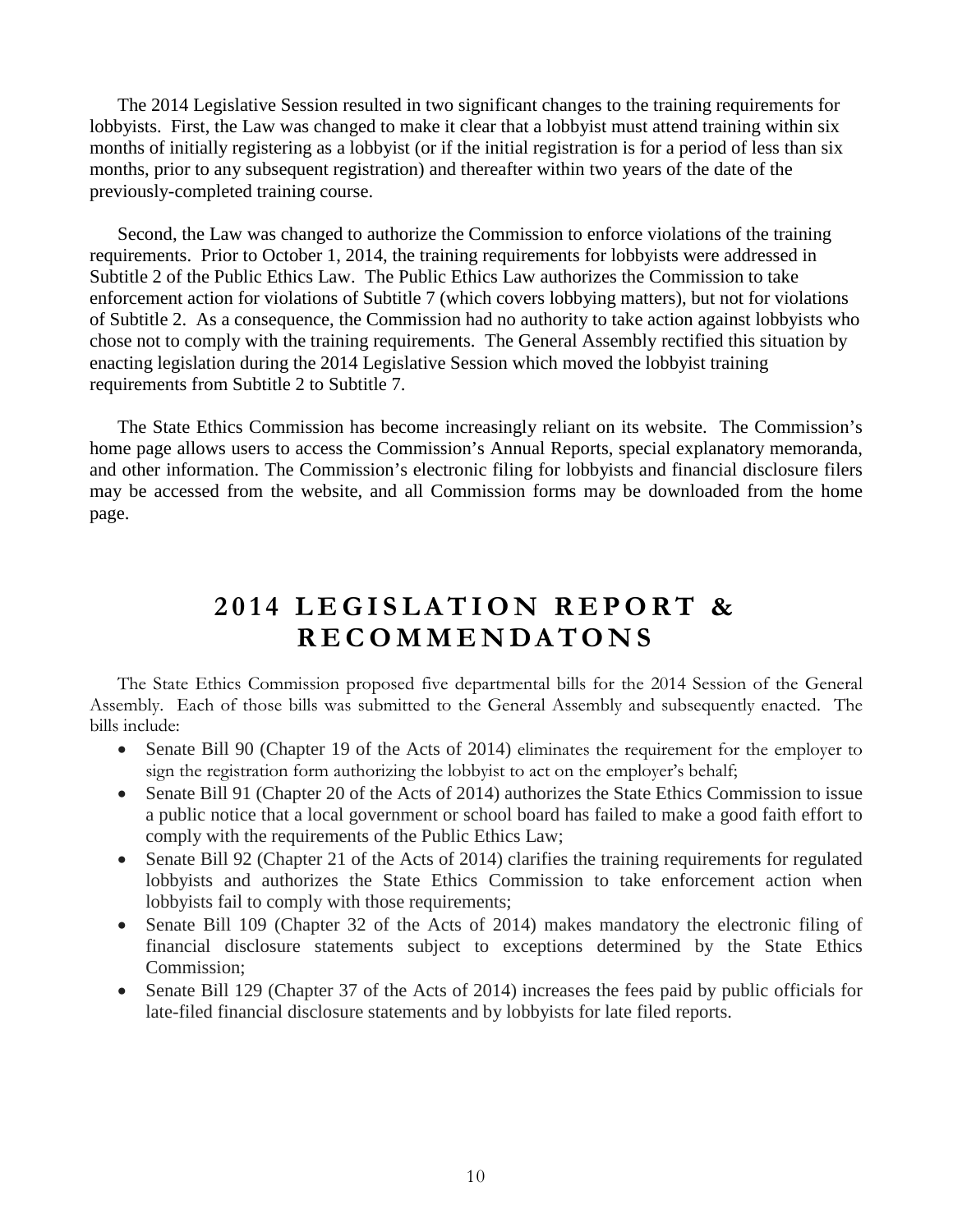#### **PROPOSED CHANGES TO CONFLICT OF INTEREST PROVISIONS**

The Commission has reviewed the conflict of interest provisions of the Public Ethics Law and suggests that the General Assembly consider the following issues:

- Like legislators, legislative staff should be prohibited from lobbying for one legislative session after leaving their State employment.
- The law prohibiting misuse of confidential information by current officials and employees should be extended to include the misuse of confidential information acquired during State service by former officials and employees.
- The provisions relating to honoraria should be amended to clearly identify the types of honoraria that may be accepted, as well as the circumstances under which honoraria may be accepted.

#### **PROPOSED CHANGES TO LOBBYING PROVISIONS**

The Commission supports modifying the lobbying provisions of the Public Ethics Law in the following manner:

- Section 15-708 requires lobbyists to report the total cost of a meal or reception to which all members of a legislative unit are invited. The current requirement may inadvertently inflate the actual amount spent on lobbying legislators when both legislators and non-legislators are invited. The Commission recommends that the General Assembly amend this provision by limiting the reporting requirement to the costs associated with the legislative invitees only.
- Section 15-705 requires regulated lobbyists to file a separate report disclosing the name of any State official of the Executive Branch or member of the immediate family of a State official of the Executive Branch who has benefited from gifts of meals or beverages from the regulated lobbyist. A lobbyist must file this report accounting for all expenditures on meals or beverages for an official of the Executive Branch or a member of the official's immediate family. This reporting requirement is difficult to administer and is not consistent with other gift reporting requirements, which generally require a recipient to report gifts only when the value is \$20 or greater or \$100 cumulatively from one donor. The Commission recommends that the General Assembly amend this provision to require a report only when the amount spent is \$20 or greater or \$100 cumulatively from one donor.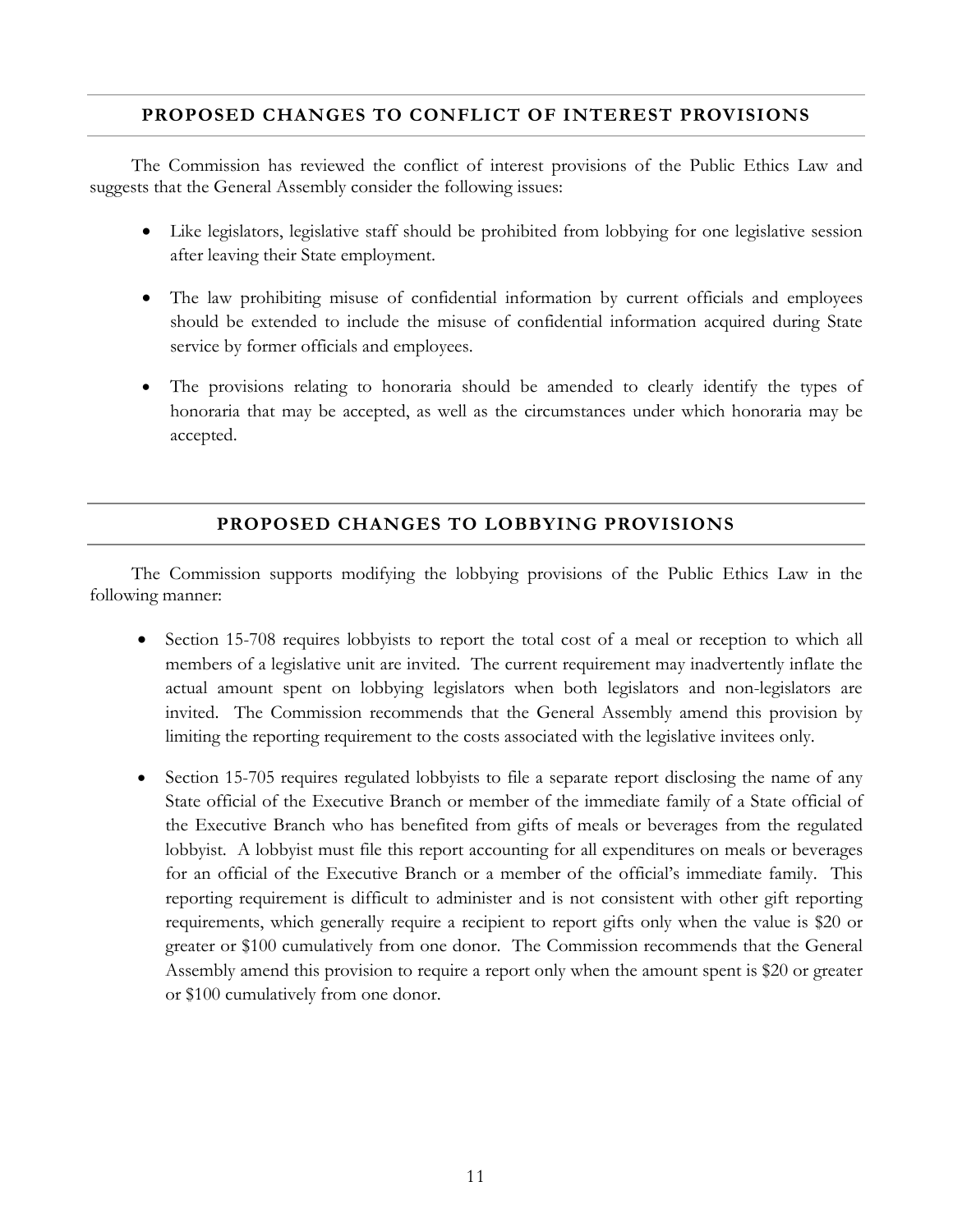#### **PROPOSED CHANGES TO FINANCIAL DISCLOSURE PROVISIONS**

During the coming calendar year, the Commission will continue to focus its attention on several of the financial disclosure provisions of the Public Ethics Law. The Commission recommends the General Assembly consider the following amendments to the financial disclosure provisions of the Public Ethics Law:

- The Public Ethics Law requires the Court of Appeals to adopt rules regarding financial disclosure. Judges and judicial appointees file their statements with the Court of Appeals or its designee, which then forwards the statements to the Commission. Because the Commission does not have jurisdiction over judges and judicial appointees, the Commission recommends eliminating the requirement to forward the statements to the Commission.
- In the 1999 Session of the General Assembly, the Harford County Liquor Board and its employees were placed under the authority of the State Ethics Commission. However, the employees of the Board, regardless of salary or duties, were excluded from financial disclosure requirements. This general exclusion should be withdrawn to make the disclosure requirements for these employees the same as for other employees subject to the Public Ethics Law.

## **PROPOSED CHANGES TO ENFORCEMENT PROVISIONS**

The Commission and its staff continually review the Public Ethics Law in order to determine if the administration and enforcement are consistent with the intent of the law and the mission of the Commission.

• The Law currently authorizes the Commission to impose a fine not exceeding \$5,000 for each violation of the Public Ethics Law by a regulated lobbyist. However, with respect to State employees and public officials, the Commission must request a court to assess fines of \$5,000 per violation. Providing the Commission with authority to assess civil penalties against State employees and public officials would provide a formal alternative to expensive and extended court proceedings and would give the Commission equal authority in setting sanctions on conflict of interest and financial disclosure issues as it presently has with regard to lobbying violations. All penalties assessed by the court or by the Commission are sent to the General Fund.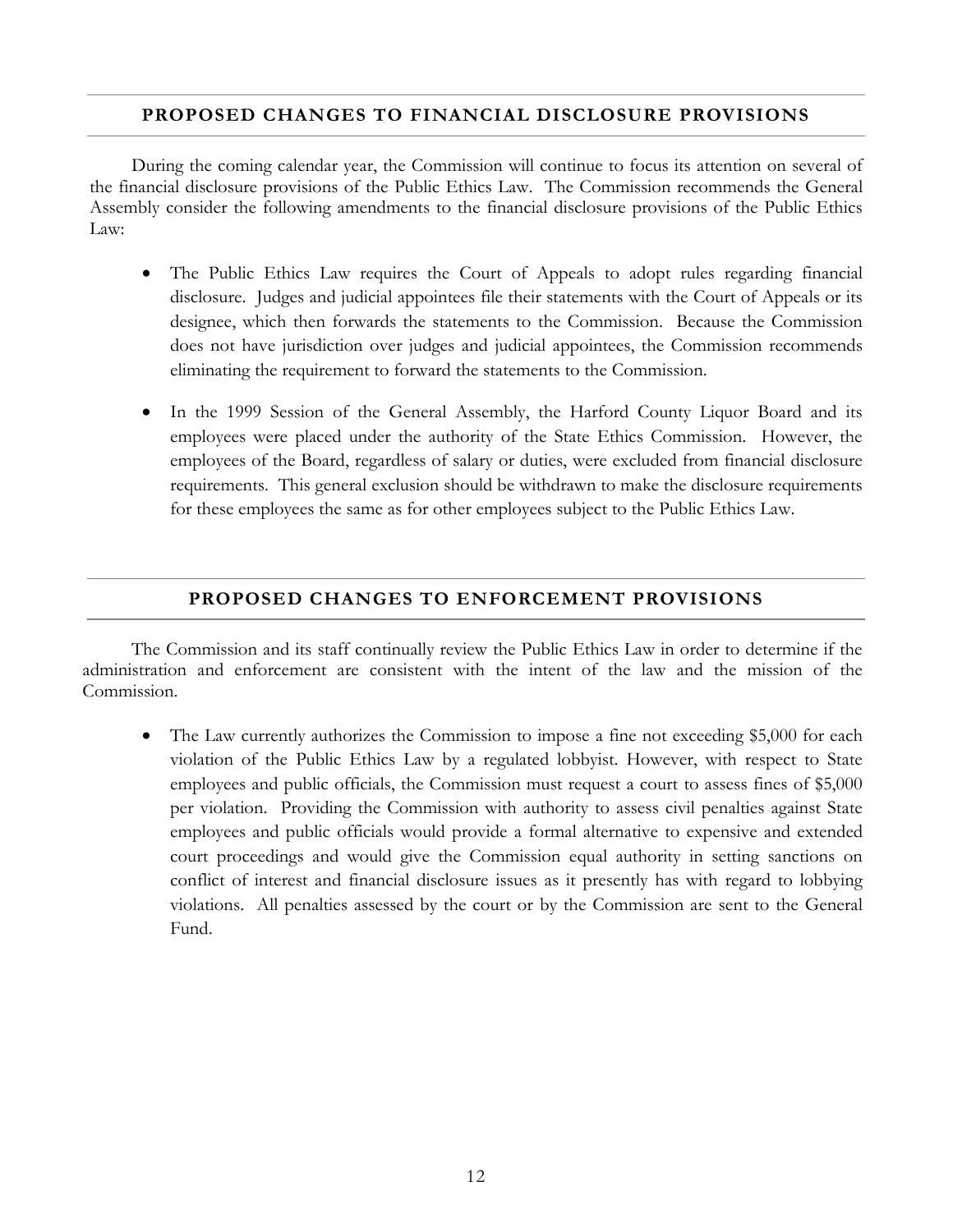# **APPENDIX A**

#### LOBBYIST EMPLOYERS SPENDING **\$50,000.00** OR MORE - ALL REGISTRANTS ALL TYPES OF EXPENSES

*November 1, 2013 - October 31, 2014*

#### **TOTAL AMOUNT EMPLOYER**

| \$97,700.00  | 1199 SEIU                                                                                                                                              |
|--------------|--------------------------------------------------------------------------------------------------------------------------------------------------------|
| \$54,966.94  | AAA Mid-Atlantic, Inc.                                                                                                                                 |
| \$60,000.00  | AARP                                                                                                                                                   |
| \$68,325.00  | AbbVie Inc.                                                                                                                                            |
| \$80,519.88  | <b>ACLU of Maryland</b>                                                                                                                                |
| \$153,909.54 | Adventist HealthCare, Inc.                                                                                                                             |
| \$52,898.79  | Advocates For Children and Youth, Inc.                                                                                                                 |
| \$55,451.00  | <b>AES Warrior Run</b>                                                                                                                                 |
| \$61,600.00  | Aetna, Inc.                                                                                                                                            |
| \$70,400.00  | Aetna Life Insurance Company, Inc.                                                                                                                     |
| \$60,800.02  | AFSCME Council 67, AFL-CIO                                                                                                                             |
| \$185,078.00 | <b>AFSCME Maryland</b>                                                                                                                                 |
| \$84,800.00  | Agency Insurance Company of Maryland                                                                                                                   |
| \$94,095.00  | Alcoa Primary Metals                                                                                                                                   |
| \$82,566.63  | Alkermes, Inc.                                                                                                                                         |
| \$74,726.13  | Alliance of Automobile Manufacturers                                                                                                                   |
| \$84,774.65  | Allstate Insurance Company                                                                                                                             |
| \$220,902.70 | Altria Client Services Inc. and its Affiliates - Philip Morris USA Inc.,<br>John Middleton Co., U.S. Smokeless Tobacco Company, LLC and Nu<br>Mark LLC |
| \$60,000.00  | Amazon                                                                                                                                                 |
| \$82,858.57  | American Cancer Society Cancer Action Network                                                                                                          |
| \$120,000.00 | American Chemistry Council                                                                                                                             |
| \$53,399.99  | American Express Company                                                                                                                               |
| \$60,000.00  | American Federation of Teachers - Maryland                                                                                                             |
| \$54,833.58  | American Forest & Paper Association, Inc.                                                                                                              |
| \$82,860.00  | American Heart Association                                                                                                                             |
| \$58,000.00  | American International Group, Inc.                                                                                                                     |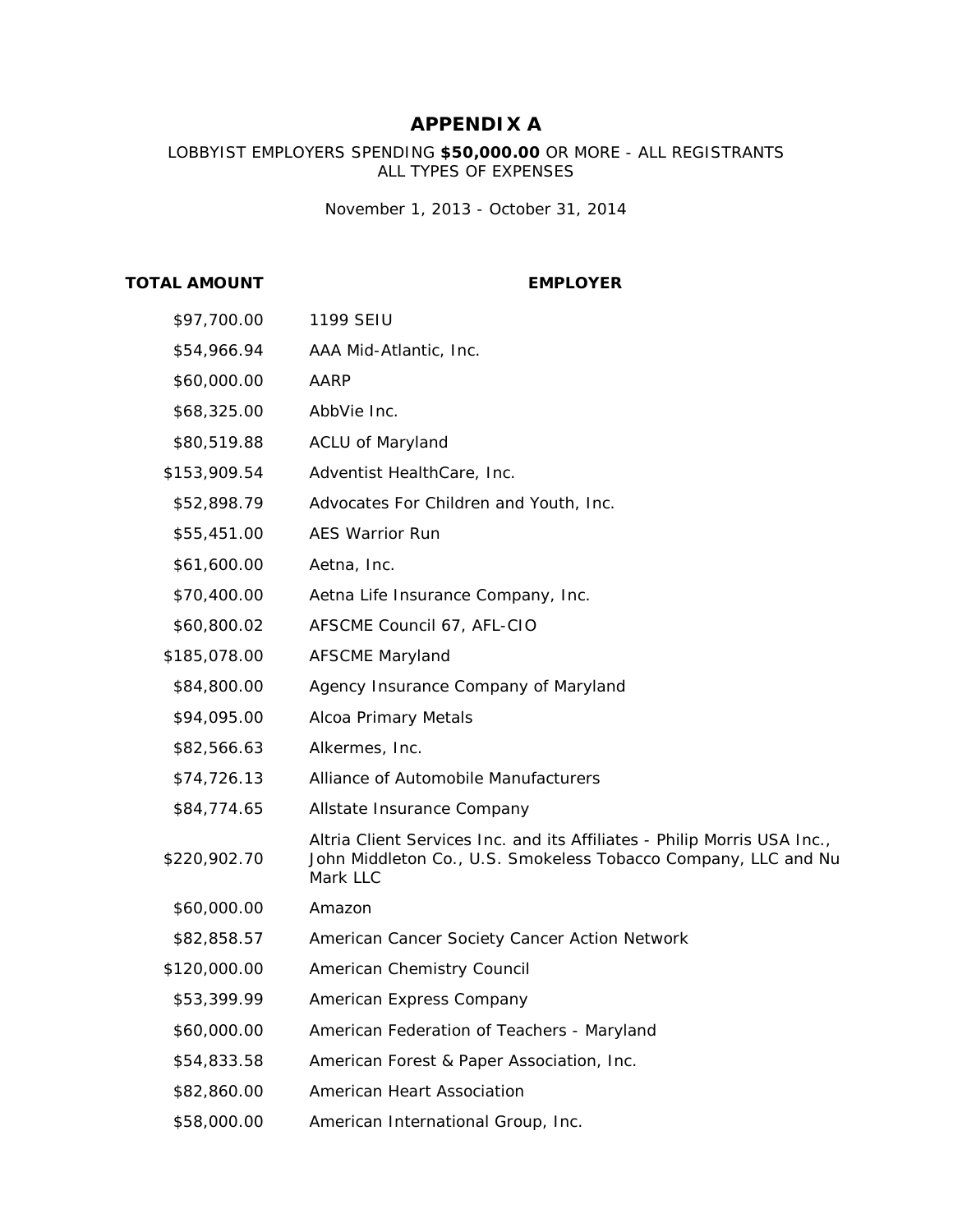| \$336,407.67 | American Petroleum Institute                                          |
|--------------|-----------------------------------------------------------------------|
| \$170,000.00 | American Sugar Refining, Inc.                                         |
| \$51,500.00  | American Traffic Solutions, Inc.                                      |
| \$94,000.00  | America's Natural Gas Alliance                                        |
| \$287,963.62 | Amerigroup Maryland, Inc.                                             |
| \$84,999.86  | Anheuser-Busch Companies                                              |
| \$80,693.55  | Apartment & Office Building Association of Metropolitan<br>Washington |
| \$58,000.00  | Apex Clean Energy Management, LLC                                     |
| \$72,412.06  | Apollo Group/University of Phoenix                                    |
| \$75,000.00  | ARINC, Inc.                                                           |
| \$123,286.00 | <b>Associated Builders &amp; Contractors</b>                          |
| \$101,480.00 | Association of Maryland Pilots                                        |
| \$90,000.00  | AT&T                                                                  |
| \$190,300.00 | Atlantic Recycling Group, LLC                                         |
| \$115,400.00 | <b>Automated Health Care Solutions</b>                                |
| \$50,000.00  | <b>Baltimore Child Abuse Center</b>                                   |
| \$287,741.50 | Baltimore Gas and Electric Company                                    |
| \$271,417.68 | <b>Baltimore Jewish Council</b>                                       |
| \$50,000.00  | Baltimore Orioles, Inc.                                               |
| \$65,976.94  | Bank of America Corporation                                           |
| \$75,230.42  | Cable Telecommunications Association of MD, DE & DC                   |
| \$64,000.00  | Canton Railroad Company                                               |
| \$455,047.39 | CareFirst BlueCross BlueShield                                        |
| \$60,000.00  | Cash America                                                          |
| \$64,986.06  | <b>Catholic Charities</b>                                             |
| \$678,606.54 | CBAC Gaming, LLC                                                      |
| \$54,280.00  | Cerner Corporation                                                    |
| \$65,491.50  | CGI Technologies and Solutions Inc.                                   |
| \$84,000.00  | <b>Charles County Commissioners</b>                                   |
| \$60,000.00  | Chesapeake Amusements, Inc.                                           |
| \$75,626.07  | Chesapeake Bay Foundation                                             |
| \$176,285.00 | Chesapeake Climate Action Network                                     |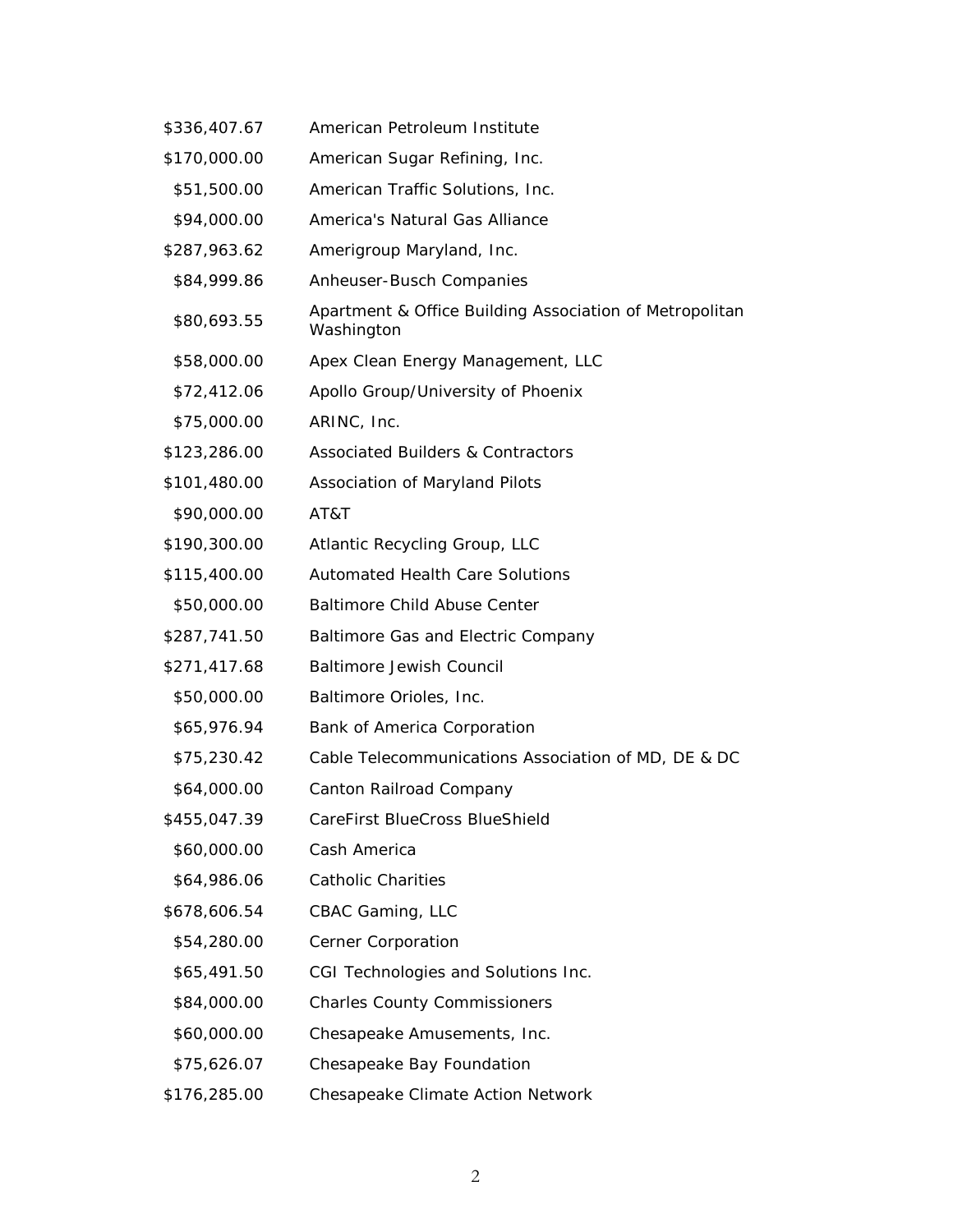- \$82,000.00 Chesapeake Urology Associates, P.A.
- \$60,618.20 Children's National Medical Center
- \$53,044.08 Chimes, The
- \$57,000.00 Cigar Association of America, Inc.
- \$60,000.00 Civista Health, Inc./Charles Regional Medical Center Foundation
- \$89,000.00 Clark Construction
- \$57,656.16 Columbia Association, Inc.
- \$53,503.57 Columbia Gas of Maryland
- \$189,379.18 Columbia Gas Transmission, LLC
- \$439,224.57 Comcast
- \$87,000.00 Commerce Energy
- \$90,690.00 Committee for Montgomery
- \$84,000.00 Competitive Power Ventures, Inc.
- \$90,062.24 Concentra Medical Centers
- \$122,013.33 Corvex Management LP
- \$52,967.57 Costco Wholesale
- \$95,338.96 Covanta Energy Corporation
- \$60,500.99 CSC
- \$200,000.00 CSX Transportation, Inc.
- \$73,414.00 CVS Health
- \$56,185.32 Daily Record, The
- \$51,100.00 DaVita, Inc.
- \$50,000.00 Daycon
- \$63,000.00 Decker's Salvage
- \$72,399.98 Delta Dental of Pennsylvania
- \$96,000.00 Dental Group Practice Association
- \$65,067.16 DentaQuest
- \$64,750.00 Diamond Game Enterprises
- \$154,352.99 Direct Energy
- \$75,600.00 Doctor's Community Hospital
- \$193,960.00 Dominion Resources Services, Inc.
- \$117,266.00 ecoATM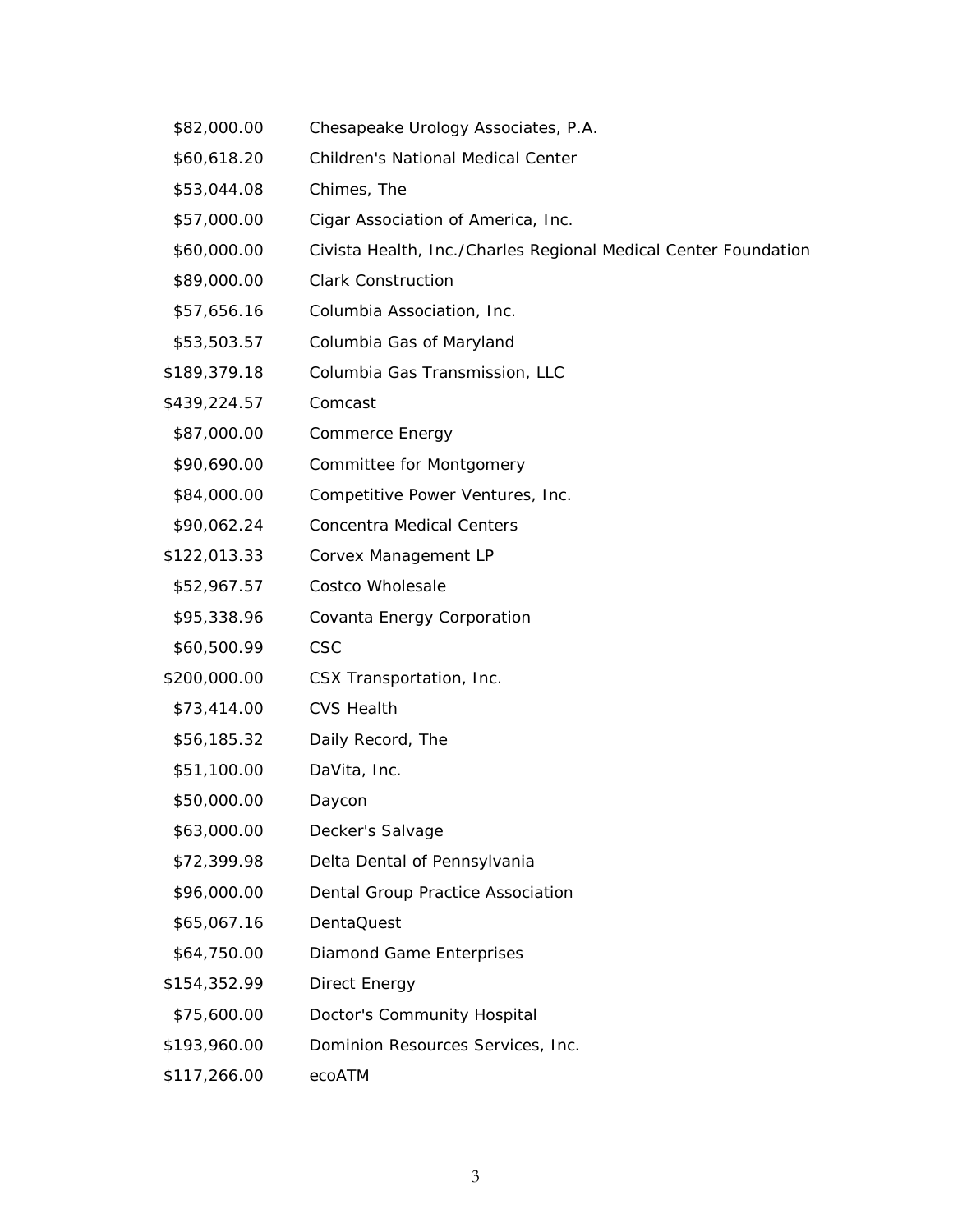| \$62,477.85  | Election Systems & Software                                   |
|--------------|---------------------------------------------------------------|
| \$50,000.00  | Elevator Industry Work Preservation Fund                      |
| \$63,155.28  | EnerNOC, Inc.                                                 |
| \$77,376.87  | Engagepoint                                                   |
| \$67,680.29  | Enterprise RAC Company of Baltimore, LLC                      |
| \$90,015.42  | <b>Envirotest Systems Holdings Corp</b>                       |
| \$122,948.00 | <b>EPIC Pharmacies</b>                                        |
| \$52,500.00  | Ernst & Young                                                 |
| \$72,000.00  | <b>ESG - Energy Systems Group</b>                             |
| \$68,297.00  | Evitts Resort, LLC                                            |
| \$312,436.19 | <b>Exelon Corporation</b>                                     |
| \$81,791.33  | Express Scripts Holding Co.                                   |
| \$60,227.54  | Facebook                                                      |
| \$90,000.00  | Faison & Associates, LLC                                      |
| \$92,542.83  | <b>FedEx Corporation</b>                                      |
| \$69,564.00  | Fidelity & Guaranty Life Insurance Co.                        |
| \$240,807.49 | FirstEnergy Corp.                                             |
| \$115,095.63 | Food Research and Action Center dba Maryland Hunger Solutions |
| \$154,794.10 | <b>GAF Materials Corporation</b>                              |
| \$67,500.00  | Gaming and Leisure Properties, Inc.                           |
| \$60,399.98  | <b>Gannett Fleming</b>                                        |
| \$96,322.83  | Gaudenzia, Inc.                                               |
| \$112,162.14 | <b>General Motors LLC</b>                                     |
| \$55,513.30  | Generic Pharmaceutical Association                            |
| \$66,834.58  | <b>Glaxo Smith Kline</b>                                      |
| \$50,000.00  | Greater Baltimore Board of Realtors, Inc.                     |
| \$65,419.00  | Greater Baltimore Committee                                   |
| \$51,496.00  | Greater Baltimore Medical Center                              |
| \$118,965.89 | Greater Capital Area Association of Realtors                  |
| \$60,000.00  | Greenberg Gibbons                                             |
| \$72,550.00  | <b>GTECH Corporation</b>                                      |
| \$60,800.00  | Hart InterCivic, Inc.                                         |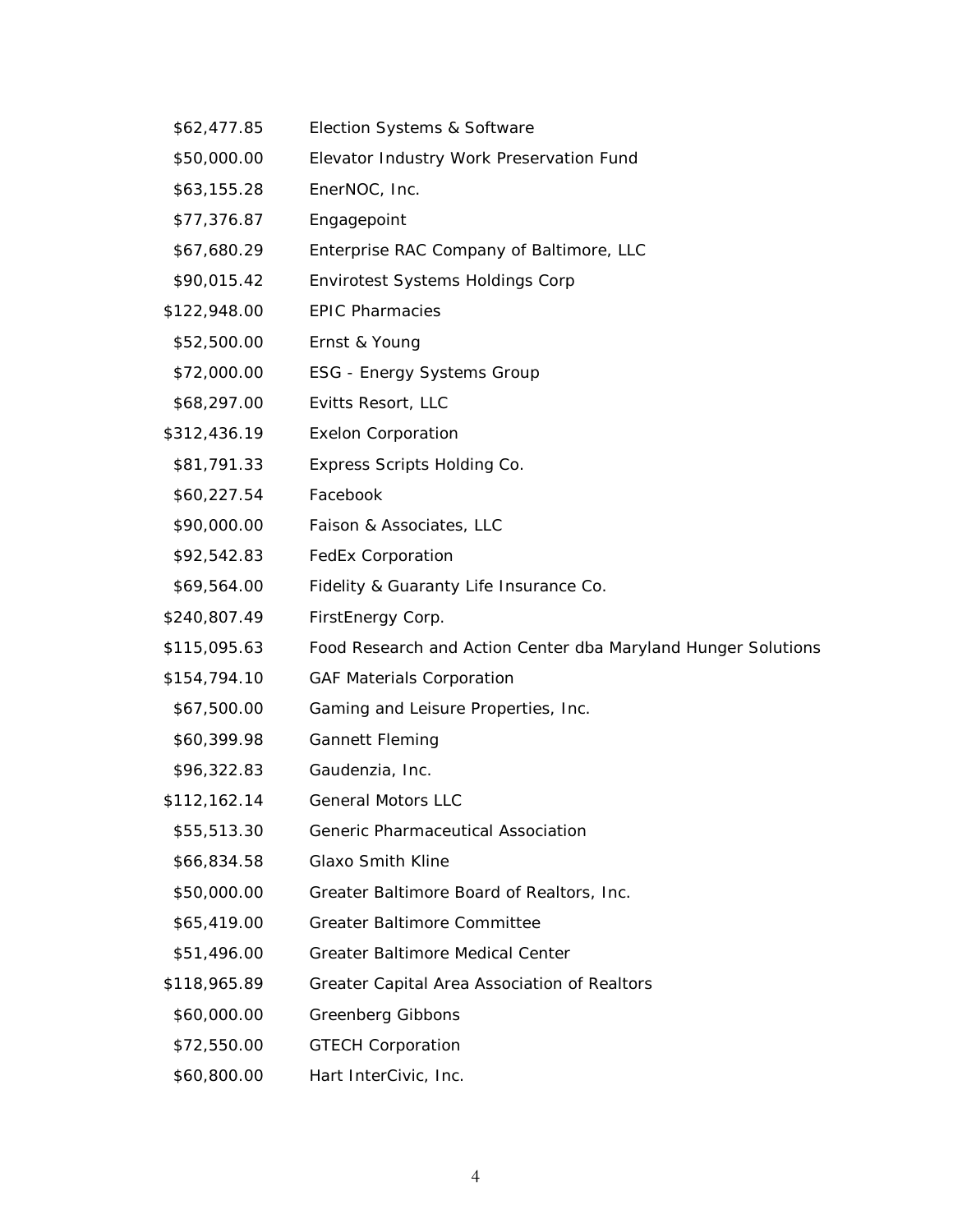\$257,330.87 Health Facilities Association of Maryland (HFAM) \$53,200.00 Hilex Poly Company LLC \$50,000.00 Holcim (US) Inc. \$75,000.00 Holy Cross Health, Inc. \$70,000.00 Innocence Project \$53,899.96 Insurance Agents & Brokers of Maryland, Inc. (IA&B) \$50,004.00 International Business Machines Corporation ("IBM") \$51,064.98 International Council of Shopping Centers \$60,000.00 IWP (Injured Workers Pharmacy) \$58,372.95 Jack Neil & Associates, LLC \$59,004.00 Jai Medical Systems \$352,379.00 Johns Hopkins Institutions \$60,000.00 Johnson Controls, Inc. \$120,000.00 Joseph Smith & Sons, Inc. \$181,300.00 Kaiser Foundation Health Plan of the Mid-Atlantic States, Inc. \$60,000.00 Kaplan Higher Education \$56,883.26 Kennedy Krieger Institute, The \$108,000.00 Keolis America, Inc. \$59,767.88 Kiewit Infrastructure Company \$180,000.00 Law Offices of Peter Angelos \$160,000.00 League of Life & Health Insurers of Maryland, Inc. \$50,000.00 Lennar Ventures, LLC \$59,999.99 Lexington Law \$95,093.21 Licensed Beverage Distributors of Maryland, Inc. \$162,133.99 Lifebridge Health, Inc. \$116,379.92 Lockheed Martin Corporation \$63,000.00 Lorillard, Inc. \$78,000.00 LSN Government Affairs \$74,160.00 M&R Strategic Solutions \$77,000.00 Manufacturers Alliance of Maryland \$175,853.00 Maryland Association for Justice \$138,216.10 Maryland Association of Boards of Education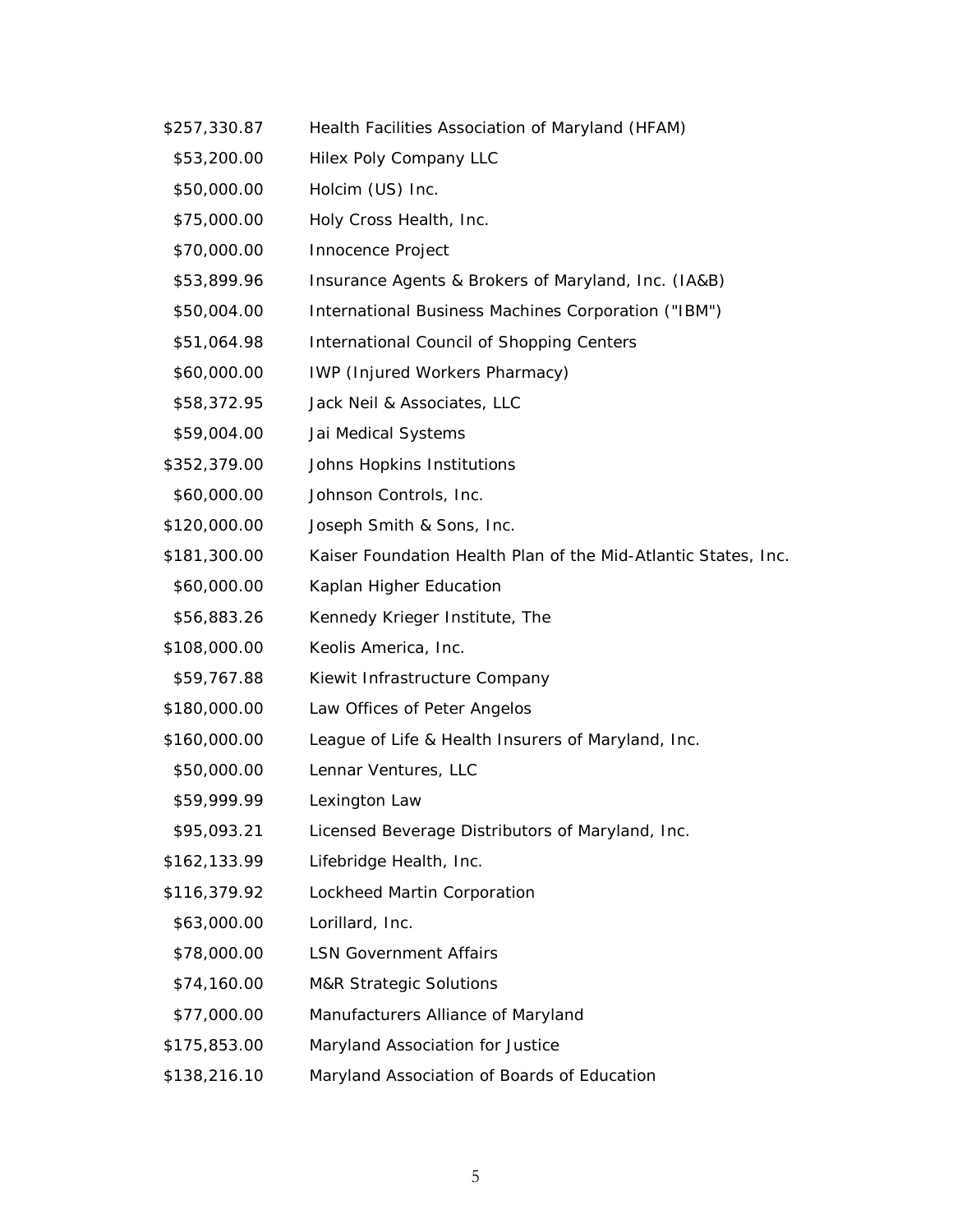| \$57,055.74  | Maryland Association of Certified Public Accountants    |
|--------------|---------------------------------------------------------|
| \$60,000.00  | Maryland Association of Chain Drug Stores               |
| \$100,422.25 | Maryland Association of Community Colleges              |
| \$53,456.00  | Maryland Association of Community Services (MACS)       |
| \$373,132.98 | Maryland Association of Realtors, Inc.                  |
| \$58,079.00  | Maryland Association of Resources for Families & Youth  |
| \$182,638.61 | Maryland Automobile Dealers Association                 |
| \$67,075.27  | Maryland Automobile Insurance Fund                      |
| \$408,416.52 | Maryland Bankers Association                            |
| \$354,029.53 | Maryland Catholic Conference, LLC.                      |
| \$106,694.55 | Maryland Chamber of Commerce                            |
| \$85,100.00  | Maryland Cigar Direct Ship Coalition                    |
| \$118,027.00 | Maryland Citizens Health Initiative, Inc.               |
| \$167,739.94 | Maryland Farm Bureau, Inc.                              |
| \$105,000.00 | Maryland Horse Breeders Association                     |
| \$662,234.63 | Maryland Hospital Association                           |
| \$59,000.00  | Maryland Hotel & Lodging Association                    |
| \$214,621.50 | Maryland Independent College and University Association |
| \$55,000.00  | Maryland Industrial Technology Alliance                 |
| \$88,832.93  | Maryland Insurance Council, The                         |
| \$60,400.00  | Maryland Interactive, LLC                               |
| \$218,131.74 | Maryland Jockey Club (Pimlico and Laurel Park)          |
| \$133,750.00 | Maryland Multi-Housing Association                      |
| \$66,728.88  | Maryland Optometric Association                         |
| \$120,314.99 | Maryland Physicians Care MCO                            |
| \$77,803.35  | Maryland Radiological Society                           |
| \$556,871.90 | Maryland Retailers Association                          |
| \$74,160.00  | Maryland School for the Blind, The                      |
| \$192,496.00 | Maryland State Bar Association, Inc.                    |
| \$199,605.00 | Maryland State Builders Association                     |
| \$123,100.00 | Maryland State Dental Association                       |
| \$369,653.72 | Maryland State Education Association                    |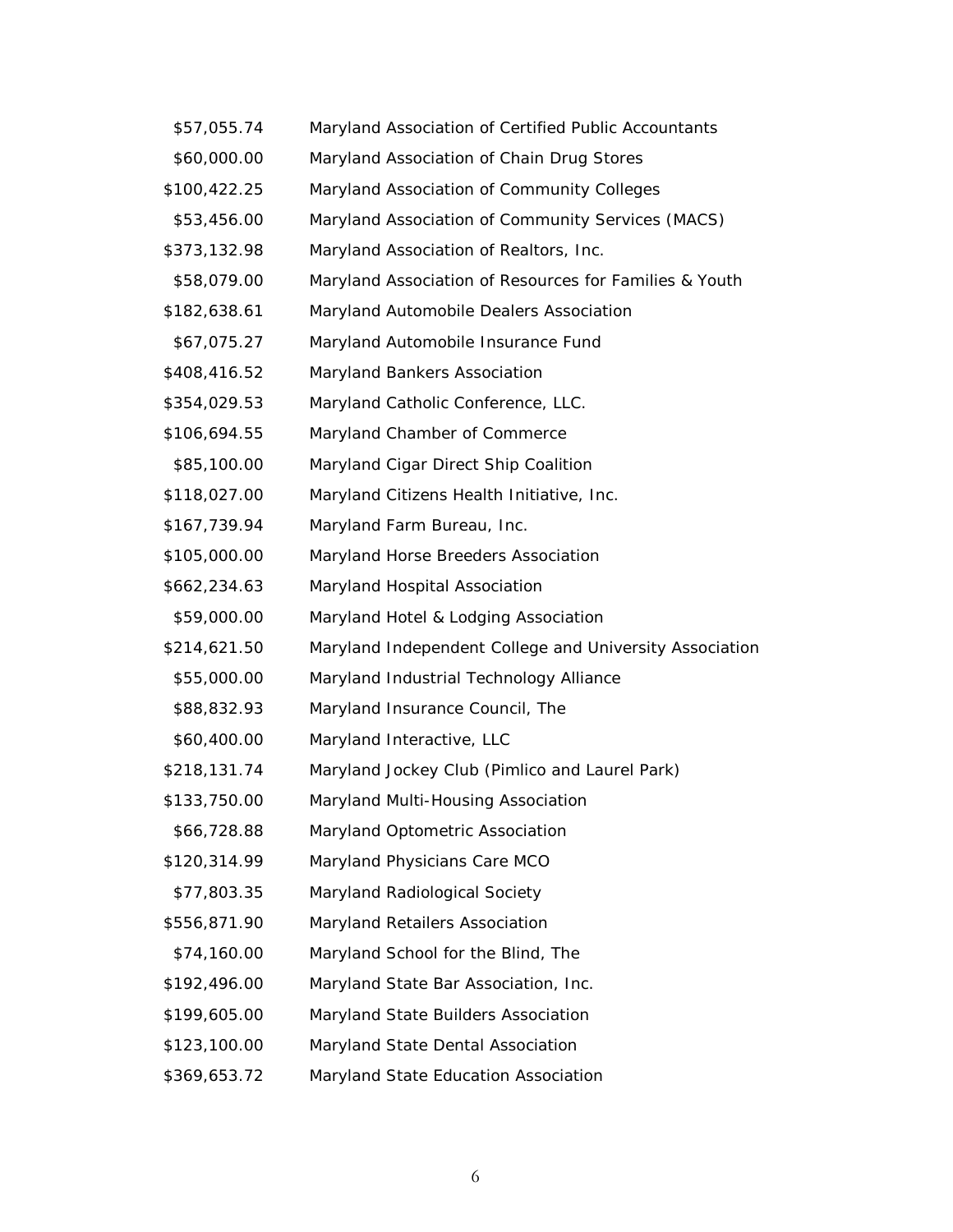| \$94,470.47  | Maryland State Licensed Beverage Association                               |
|--------------|----------------------------------------------------------------------------|
| \$100,001.00 | Maryland Thoroughbred Horsemen's Assoc.                                    |
| \$174,794.92 | Maryland Tort Reform Coalition                                             |
| \$75,000.00  | <b>Maryland Transit Connectors</b>                                         |
| \$107,899.50 | Maryland Transportation Builders & Materials Association (MTBMA)           |
| \$65,504.56  | Maryland Wineries Association                                              |
| \$65,667.91  | Maryland Works, Inc.                                                       |
| \$131,949.52 | Maryland Zoo in Baltimore, The                                             |
| \$74,846.00  | Maryland/D.C./Delaware Broadcasters                                        |
| \$68,313.53  | Maximus                                                                    |
| \$51,050.00  | McAfee                                                                     |
| \$101,999.96 | MCAMD, LLC                                                                 |
| \$120,495.01 | MD/DE/DC Beverage Association                                              |
| \$331,513.04 | MedChi, The Maryland State Medical Society                                 |
| \$200,080.53 | Medical Mutual Liability Insurance Society of Maryland (Medical<br>Mutual) |
| \$84,000.00  | MedImmune, LLC                                                             |
| \$331,315.67 | MedStar Health                                                             |
| \$112,156.50 | Merck Sharp & Dohme Corp.                                                  |
| \$161,236.41 | <b>MGM Resorts International</b>                                           |
| \$100,000.00 | Microsoft Corporation                                                      |
| \$149,195.73 | Mid-Atlantic Health Care                                                   |
| \$68,789.83  | Mid-Atlantic LifeSpan                                                      |
| \$168,500.00 | Mid-Atlantic Petroleum Distributors Association                            |
| \$75,000.00  | Milestone Communications Management III, Inc.                              |
| \$92,700.00  | Molina Healthcare, Inc.                                                    |
| \$471,126.30 | Montgomery County Chamber of Commerce                                      |
| \$53,000.00  | Motion Picture Association of America, Inc.                                |
| \$78,215.36  | Motorola Solutions                                                         |
| \$60,680.00  | Mylan, Inc.                                                                |
| \$123,951.05 | National Aquarium in Baltimore, Inc.                                       |
| \$180,490.14 | National Association of Industrial And Office Properties-Maryland          |
| \$50,000.00  | National Funeral Directors Association                                     |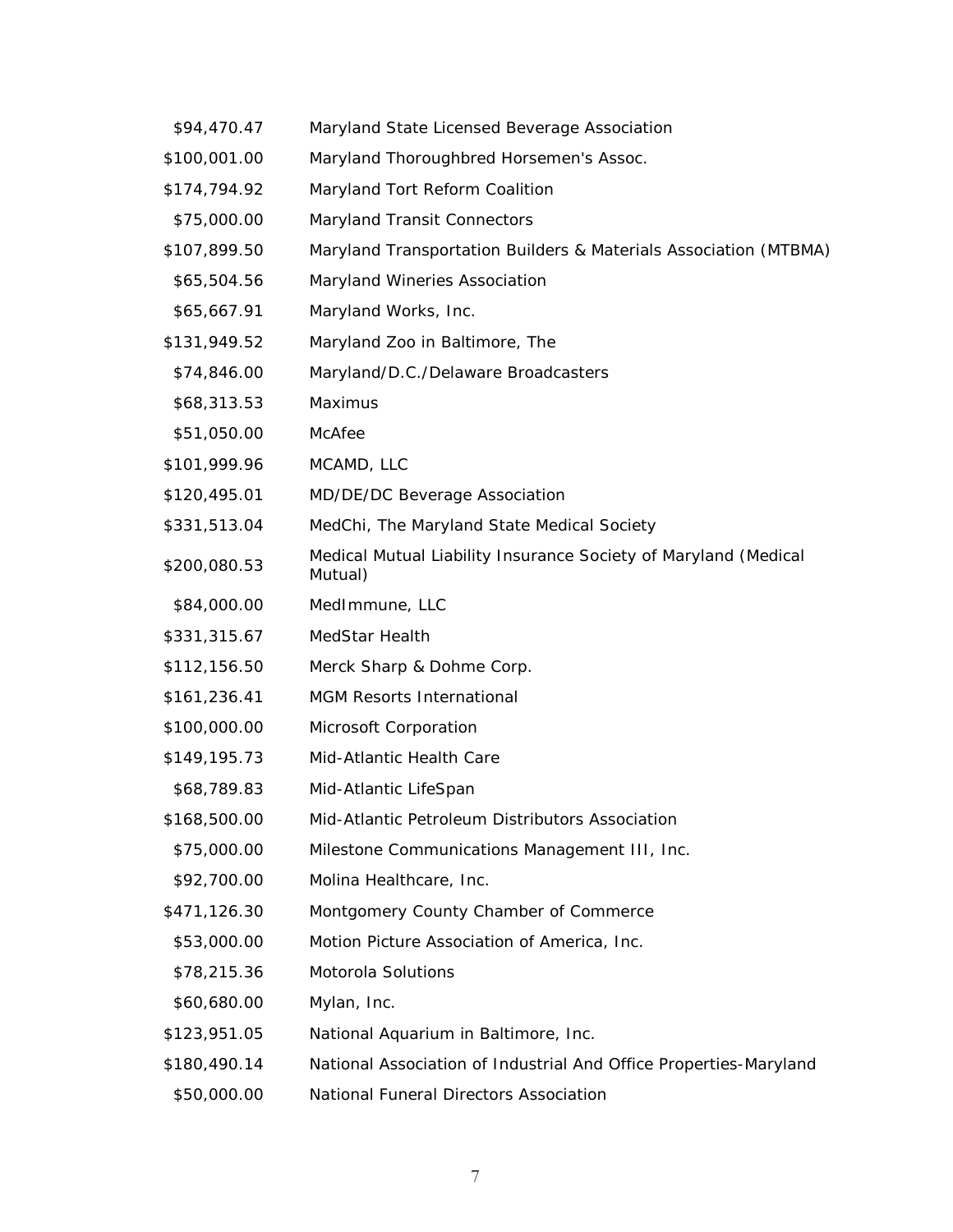| \$72,180.08  | National Shooting Sports Foundation, Inc.          |
|--------------|----------------------------------------------------|
| \$116,707.28 | Nationwide Insurance Company                       |
| \$74,782.82  | NMS Healthcare of Hyattsville, LLC                 |
| \$78,600.00  | Norfolk Southern Corporation                       |
| \$72,000.00  | Noridian Administrative Services                   |
| \$54,160.96  | Northeast Maglev, LLC., The                        |
| \$137,200.00 | Northrop Grumman Corporation                       |
| \$132,860.00 | NRG Energy, Inc.                                   |
| \$303,598.00 | Ocean Enterprise 589, LLC                          |
| \$87,972.50  | Old Dominion Electric Cooperative                  |
| \$55,974.68  | One Call Concepts, Inc.                            |
| \$104,100.00 | Oracle America, Inc.                               |
| \$54,000.00  | Orrick, Herrington & Sutcliffe LLP                 |
| \$92,700.00  | Owens-Illinois, Inc.                               |
| \$96,758.00  | Paragon Project Resources, Inc.                    |
| \$55,000.00  | Parcel D2, LLC                                     |
| \$55,200.00  | Parsons Transportation Group, Inc.                 |
| \$60,760.09  | Patapsco Bingo                                     |
| \$319,347.55 | Pepco Holdings, Inc.                               |
| \$60,000.00  | Peterson Companies, The                            |
| \$60,827.22  | Pfizer Inc.                                        |
| \$84,339.09  | Pharmaceutical Research & Manufacturers of America |
| \$90,000.00  | Ports America Chesapeake                           |
| \$107,500.00 | PPE Casino Resorts Maryland, LLC                   |
| \$54,410.73  | PPL Services Corporation                           |
| \$51,000.00  | Preston Scheffenacker Properties                   |
| \$62,000.00  | Prince George's County Council                     |
| \$50,000.00  | Prince George's County Executive                   |
| \$66,666.60  | Princeton Public Affairs Group, Inc.               |
| \$97,800.36  | Property Casualty Insurers Association of America  |
| \$62,197.14  | Public Justice Center, Inc.                        |
| \$75,994.90  | Purple Plus Alliance                               |

8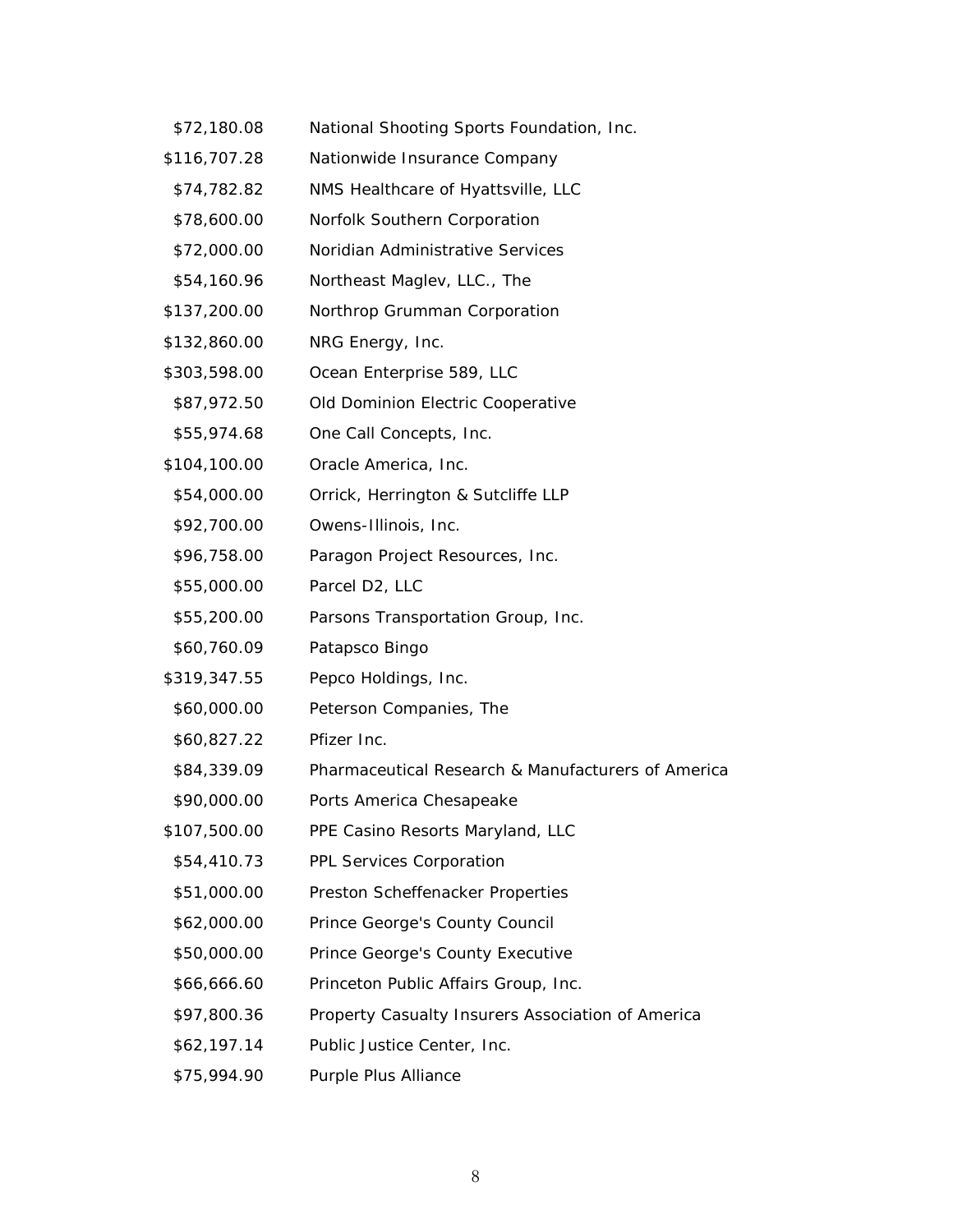\$97,000.00 RAI Services Company \$53,046.38 Raven Power Finance LLC \$130,679.99 Related Fund Management LLC \$69,666.00 Restaurant Association of Maryland, Inc. \$64,137.34 Retail Energy Supply Association \$78,600.00 Rite Aid Corporation \$62,999.98 Riverside Health \$60,500.00 Sanford Companies, Inc., The \$60,000.00 Saul E. Kerpelman & Associates, P.A. \$61,902.18 SCI Management \$63,062.00 Science Applications International Corporation (SAIC) \$89,828.24 Scientific Games International \$177,450.00 Share our Strength \$72,000.00 Skanska \$131,767.14 Southern Maryland Electric Cooperative, Inc. \$52,400.00 Spectra Energy \$68,400.00 Sprint Corporation \$60,000.00 St. Charles Companies \$145,739.97 State Farm Mutual Automobile Insurance Company \$60,000.00 Stevenson University \$51,000.00 T. Rowe Price Group, Inc. \$121,071.00 Tech Council of Maryland/MdBio \$70,000.00 T-Mobile USA, Inc. \$60,000.00 TNEM, LLC \$50,000.00 Tobacco Free Kids Action Fund \$60,163.90 Total Wine & More \$191,753.00 Transdev North America, Inc. \$82,500.00 Travel Tech: The Travel Technology Association \$60,000.00 Tremco Incorporated, Building and Roofing Maintenance Division \$67,500.00 TruAcuity, Inc. \$96,000.00 TSG Developments (Maryland) LLC \$142,423.43 Uber Technologies, Inc.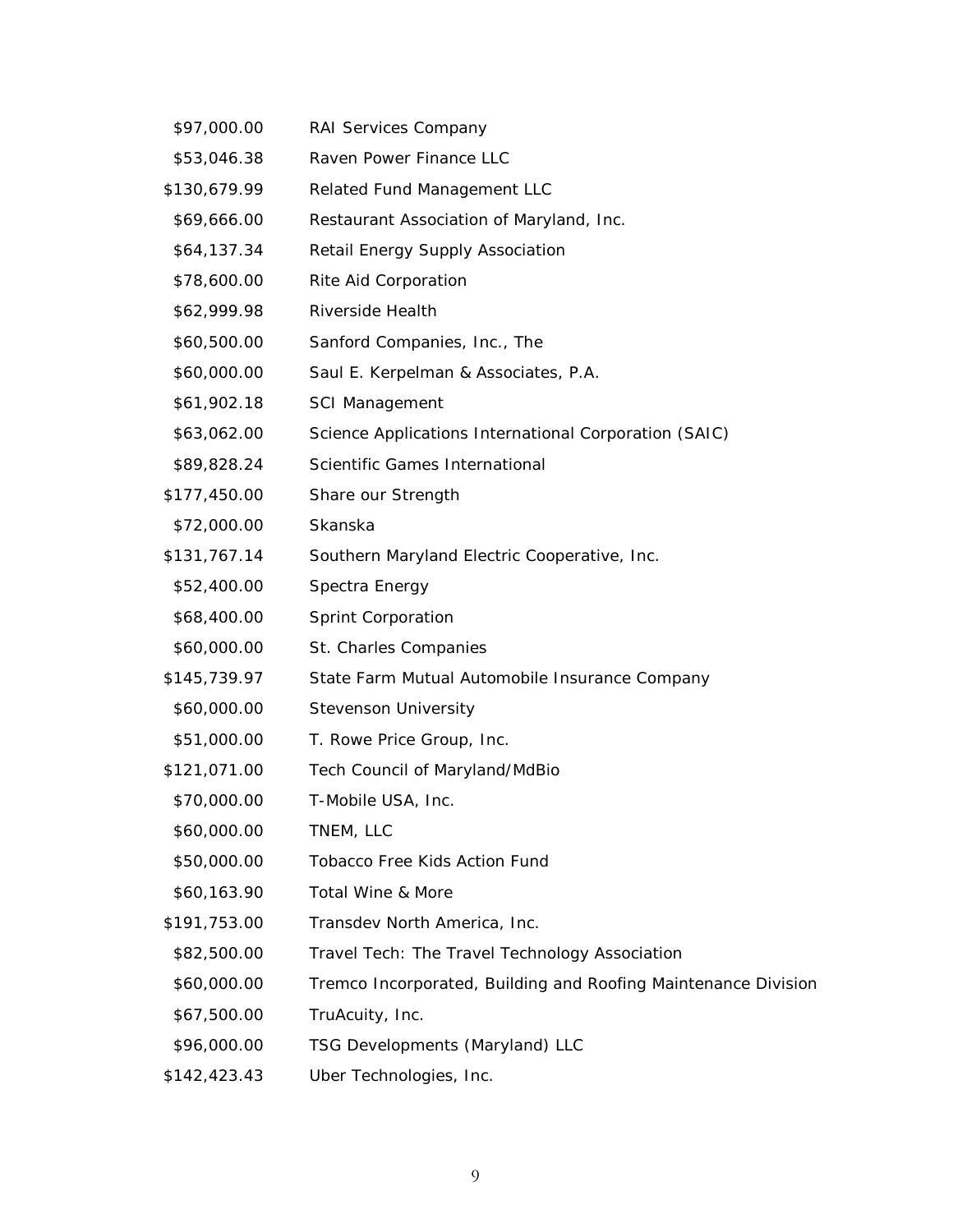| \$56,100.00  | UNITE HERE                                                  |
|--------------|-------------------------------------------------------------|
| \$125,741.88 | United Healthcare Services, Inc.                            |
| \$60,000.00  | University of Maryland Charles Regional Medical Center      |
| \$78,478.00  | <b>USAA</b>                                                 |
| \$54,798.65  | <b>VALIC</b>                                                |
| \$60,000.00  | <b>ValueOptions</b>                                         |
| \$70,200.00  | Ventower Industries, LLC                                    |
| \$259,265.04 | <b>Verizon Communications</b>                               |
| \$190,588.35 | Verizon Maryland Inc.                                       |
| \$60,031.71  | Walden University/Laureate Education, Inc.                  |
| \$162,000.00 | Wal-Mart Stores, Inc.                                       |
| \$55,601.00  | Walton Development and Management                           |
| \$86,000.00  | War Horse                                                   |
| \$70,665.00  | Washington Area NEW Automobile Dealers Association (WANADA) |
| \$253,515.90 | <b>Washington Gas</b>                                       |
| \$117,000.00 | Washington Suburban Sanitary Commission                     |
| \$78,827.54  | Waste Management of Maryland                                |
| \$91,995.00  | Wegmans Food Markets, Inc.                                  |
| \$64,635.85  | Wexford Health Sources, Inc.                                |
| \$60,223.34  | <b>Whalen Properties</b>                                    |
| \$76,600.00  | Wheelabrator Technologies, Inc.                             |
| \$63,350.00  | Woda Group, LLC., The                                       |
| \$137,630.00 | <b>Working Families Organization</b>                        |
| \$173,050.00 | Xerox Business Services, LLC and its Affiliates             |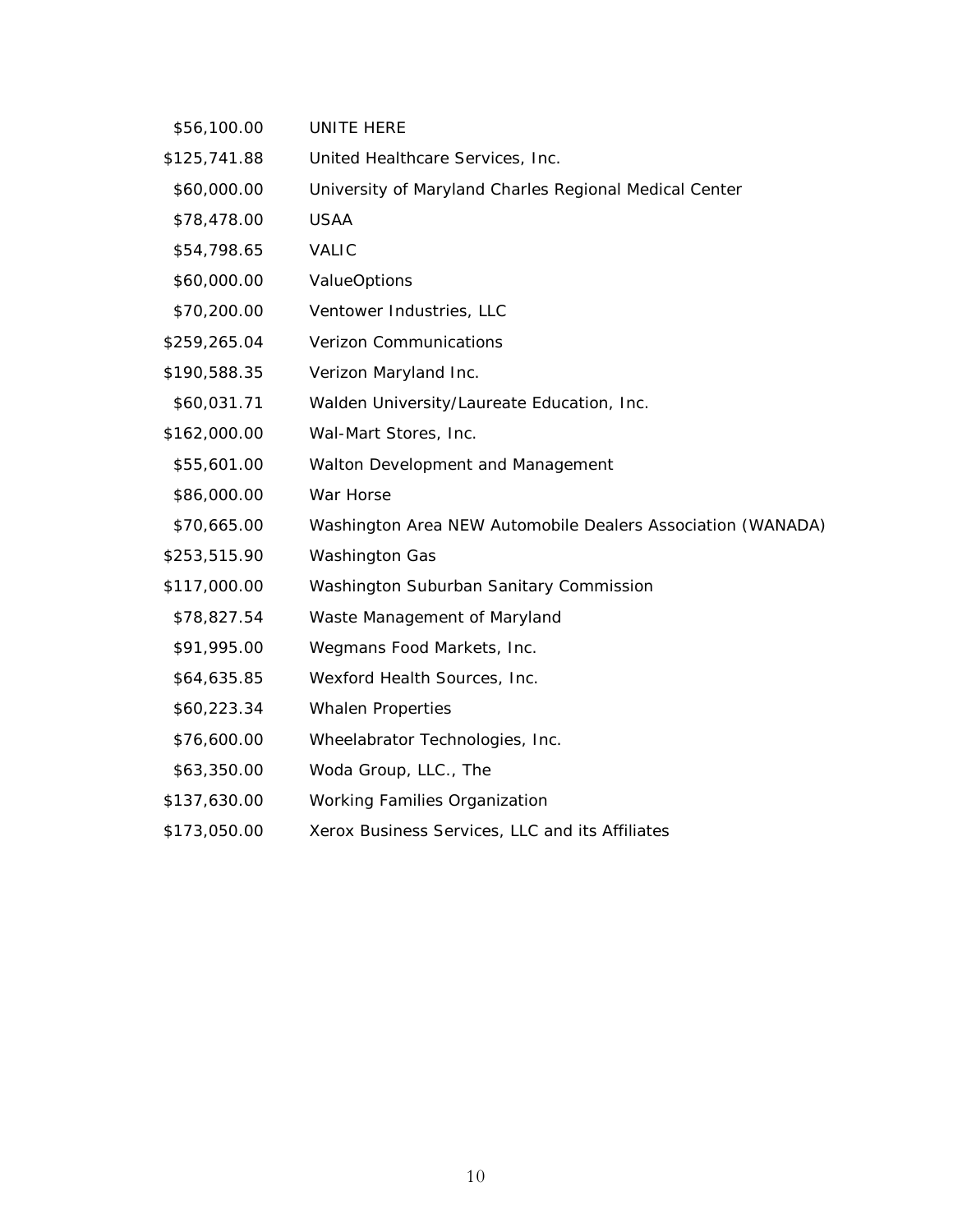# **APPENDIX B**

#### LOBBYISTS RECEIVING **\$50,000.00** OR MORE IN COMPENSATION ONE OR MORE EMPLOYERS

*November 1, 2013 - October 31, 2014*

| <b>TOTAL</b> | <b>LOBBYIST</b>        |
|--------------|------------------------|
| \$98,439.00  | Abramson, Arthur       |
| \$104,255.95 | Adams, Jr., Earl       |
| \$271,533.00 | Aery, Shaila           |
| \$87,772.39  | Alexander, Gary        |
| \$242,097.96 | Andryszak, John        |
| \$74,500.00  | Appel, Erin            |
| \$242,833.00 | Bagwell, Ashlie        |
| \$122,391.00 | Ballentine, Jr, Thomas |
| \$546,383.74 | Bellamy, Lorenzo       |
| \$62,386.29  | Bennett, Tyler         |
| \$811,848.50 | Bereano, Bruce         |
| \$69,166.93  | Bishop, Tabb           |
| \$60,794.00  | Bjarekull, Tina        |
| \$70,000.00  | Bonic, Andrew          |
| \$824,766.60 | Boston, III, Frank     |
| \$255,000.00 | Brocato, Barbara       |
| \$74,156.50  | Brown, Tamera          |
| \$289,413.93 | Bryant, Eric           |
| \$487,875.00 | Bryce, Joseph          |
| \$181,600.00 | Burner, Gene           |
| \$157,950.00 | Canning, Michael       |
| \$83,500.00  | Carrington, J. Darrell |
| \$564,411.88 | Carroll, Jr., David    |
| \$93,300.00  | Carter, W. Minor       |
| \$81,918.00  | Castelli, William      |
| \$168,947.38 | Chason, Todd           |
| \$141,100.92 | Ciekot, Ann            |
| \$135,777.00 | Cobbs, Drew            |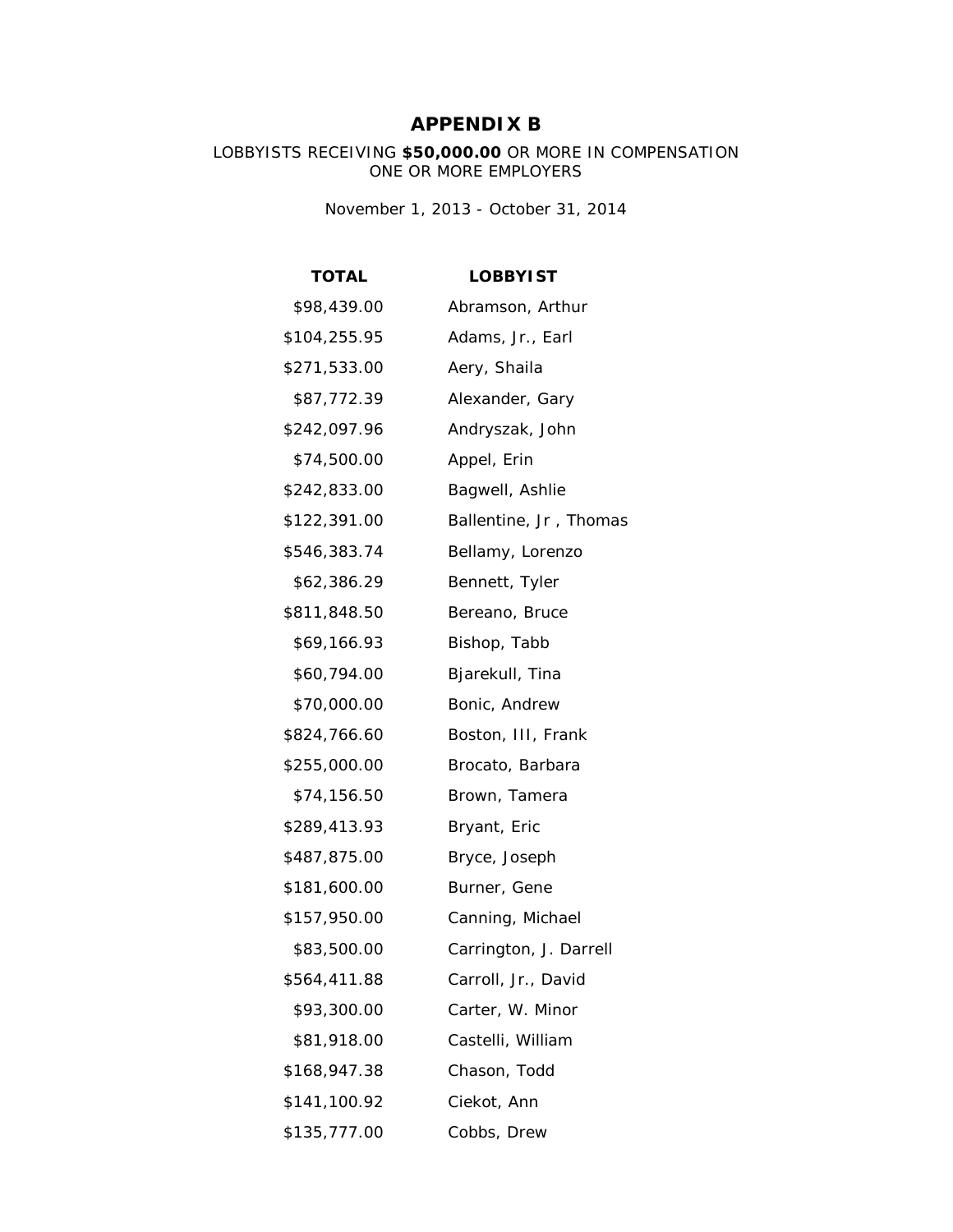| \$77,397.05    | Cole Jr., David       |
|----------------|-----------------------|
| \$316,110.00   | Collins, Carville     |
| \$74,250.00    | Cutler, Otis          |
| \$103,706.00   | DeMattos, Jr., Joseph |
| \$245,803.00   | DiPietro, Christopher |
| \$307,526.95   | Doherty, Jr., Daniel  |
| \$90,000.00    | Donoho, Patrick       |
| \$140,629.12   | Douglas, Michele      |
| \$55,391.62    | Douglas, Robert       |
| \$64,951.90    | Elfreth, Sarah        |
| \$174,783.00   | Elliott, Robyn        |
| \$816,586.00   | Enten, D. Robert      |
| \$55,675.00    | Esty, Susan           |
| \$1,157,000.00 | Evans, Gerard         |
| \$52,000.00    | Evans, Hayley         |
| \$50,000.00    | Favazza, Erin         |
| \$446,625.00   | Favazza, John         |
| \$58,797.13    | Feinroth, Mark        |
| \$120,805.41   | Fowlkes, Lyle         |
| \$212,500.00   | Gally, Eric           |
| \$390,938.50   | Garagiola, Robert     |
| \$53,000.00    | Garner, Julie         |
| \$326,300.00   | Genn, Gil             |
| \$85,000.00    | Gisriel, Michael      |
| \$50,000.00    | Goodfriend, David     |
| \$237,750.00   | Greenfield, Aaron     |
| \$937,850.00   | Harris Jones, Lisa    |
| \$509,274.58   | Harting, Marta        |
| \$57,500.00    | Hendricks, Joel       |
| \$238,000.00   | Hill, Denise          |
| \$458,499.00   | Hoffman, Barbara      |
| \$79,500.00    | Horrigan, F. Peter    |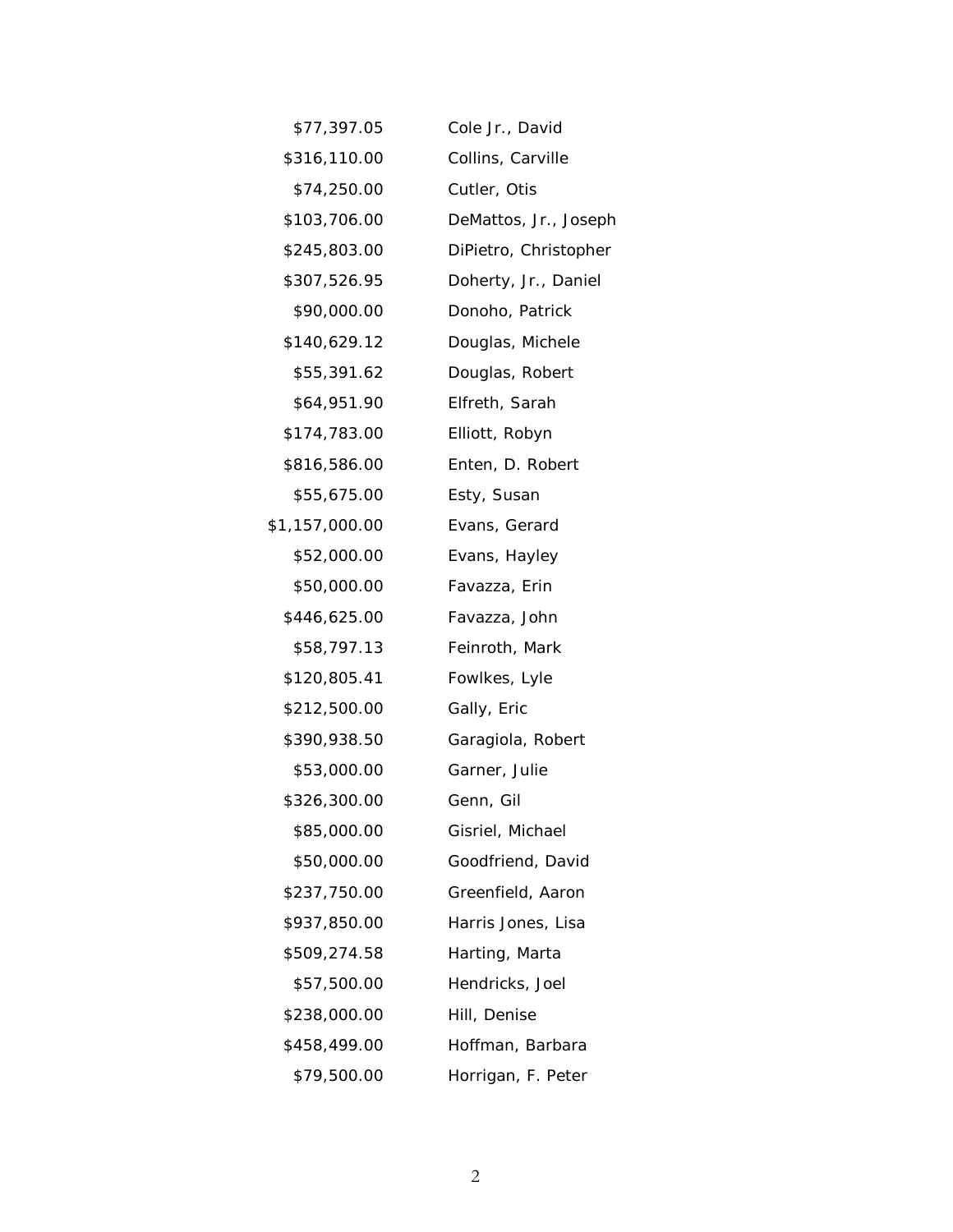| \$115,000.00   | Hutchins, Diane            |
|----------------|----------------------------|
| \$527,308.00   | Jacobson, Jonas            |
| \$1,133,729.73 | Johansen, Michael          |
| \$556,812.22   | Johnson, Robert            |
| \$77,922.00    | Johnson, Sean              |
| \$225,000.00   | Jones, Gary                |
| \$616,285.11   | Kasemeyer, Pamela          |
| \$65,000.00    | Kauffman, Danna            |
| \$66,000.00    | Kitzmiller, John           |
| \$480,913.50   | Kress, William             |
| \$115,487.88   | Kristiansen, Lars          |
| \$104,000.00   | Kuiper, Laurie             |
| \$50,000.00    | La Valle, Traci            |
| \$423,974.99   | Lanier, Ivan               |
| \$62,071.60    | Lehman, Miriam             |
| \$172,290.41   | Levitan, Laurence          |
| \$195,426.50   | Lininger, Brett            |
| \$78,321.00    | Locklair, Cailey           |
| \$400,000.00   | Looney, Sean               |
| \$165,000.00   | Loughran, Kathleen         |
| \$226,269.50   | Lucchi, Leonard            |
| \$727,000.00   | Malone, Sean               |
| \$130,763.00   | Maloney, Kathleen          |
| \$1,015,500.00 | Manis, Nicholas            |
| \$59,000.00    | McCann, Nicole             |
| \$147,450.00   | McCloskey, Molly           |
| \$125,300.00   | McCoy, Dennis              |
| \$66,457.00    | McDonald, Tom              |
| \$112,000.00   | McDonough, Caitlin         |
| \$58,472.00    | Mickens, Randal            |
| \$325,990.00   | Miedusiewski, American Joe |
| \$54,886.09    | Mitchell, Susan            |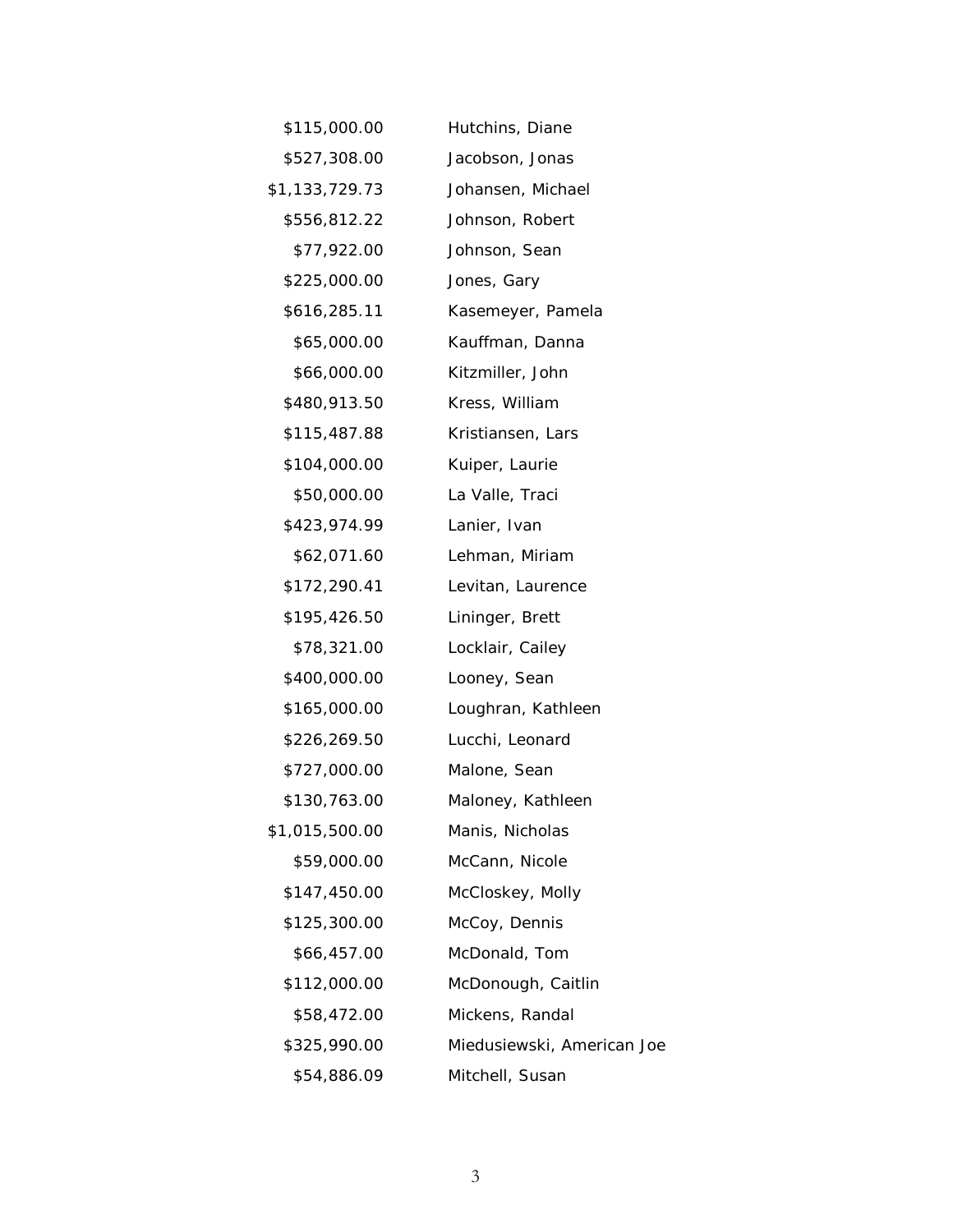| \$563,100.00   | Mitchell, Van            |
|----------------|--------------------------|
| \$134,053.00   | Montgomery III, Richard  |
| \$75,300.00    | Moss, Carolyn            |
| \$169,003.88   | Murphy, Kathleen         |
| \$84,040.00    | Murray, Patrick          |
| \$90,000.00    | Nathanson, Martha        |
| \$139,850.00   | Neil, John               |
| \$144,992.00   | Neily Mutch, Alice       |
| \$187,600.00   | O'Keeffe, Kevin          |
| \$67,500.00    | Opara, Clay              |
| \$112,600.00   | Ortiz, Jeanette          |
| \$90,000.00    | Overton, Valerie         |
| \$1,868,482.85 | Perry, Timothy           |
| \$114,532.73   | Pica, Jr., John          |
| \$315,100.00   | Pitcher, J. William      |
| \$643,016.47   | Popham, Bryson           |
| \$76,784.00    | Powell, Michael          |
| \$604,543.21   | Powers Garagiola, Hannah |
| \$1,135,358.00 | Proctor, Jr., Gregory    |
| \$197,716.00   | Quinn, Brian             |
| \$77,397.05    | Radz, Eric               |
| \$50,000.00    | Ranier, Edward           |
| \$58,758.00    | Rankin, Sr., Robert      |
| \$536,900.00   | Rasmussen, Dennis        |
| \$276,280.00   | Riddick, Major           |
| \$104,000.00   | Rivkin, Deborah          |
| \$70,000.00    | Robbins, Mike            |
| \$323,400.00   | Robinson, Kimberly       |
| \$194,737.38   | Roddy, Patrick           |
| \$285,852.00   | Ross, Justin             |
| \$1,372,239.11 | Rozner, Joel             |
| \$72,899.53    | Russell, Mary Ellen      |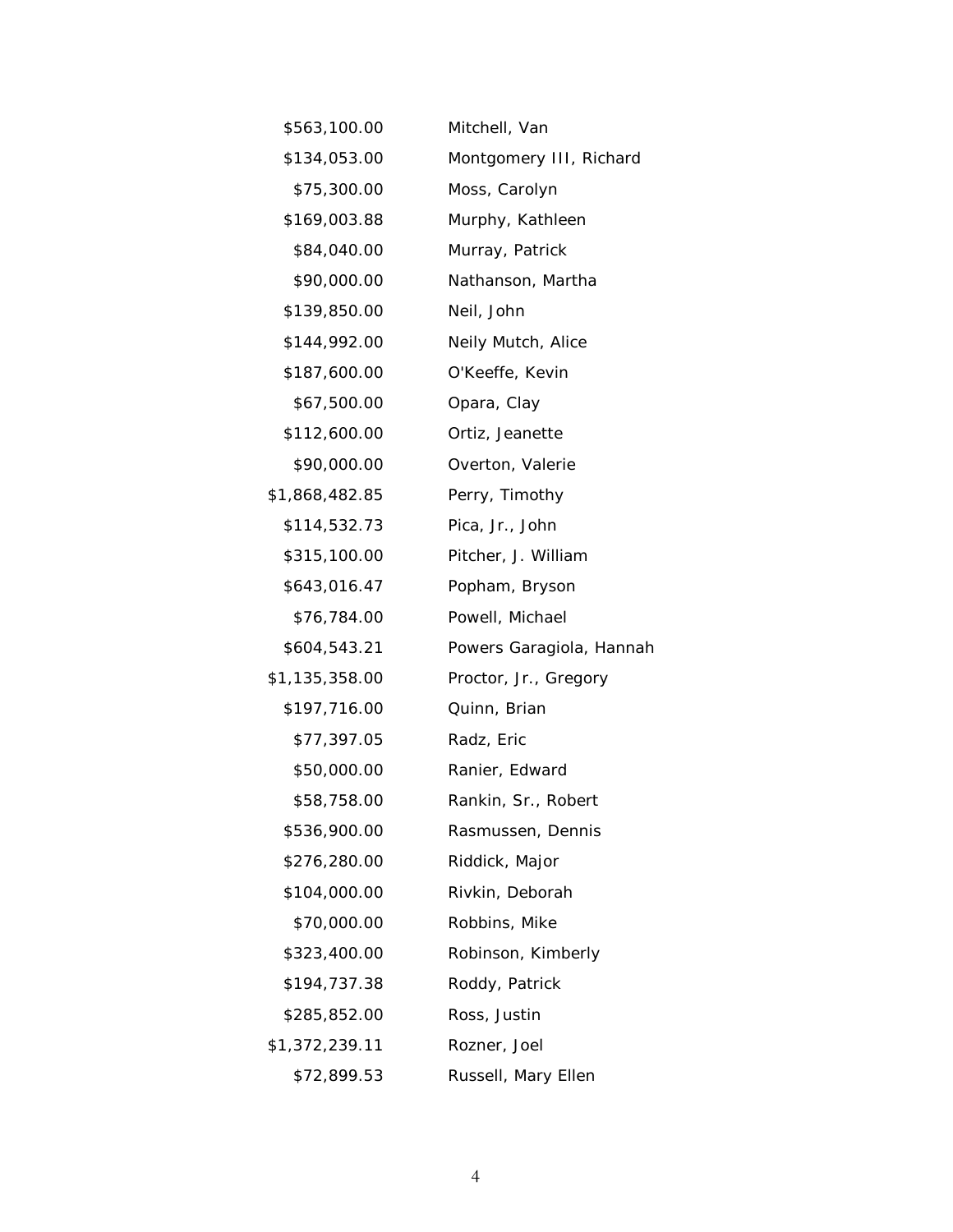| \$52,708.00    | Sanchez, Delora          |
|----------------|--------------------------|
| \$74,686.00    | Schreiber, Bret          |
| \$79,955.47    | Schwartz, III, Joseph    |
| \$1,142,601.19 | Shaivitz, Robin          |
| \$564,411.55   | Sidh, Sushant            |
| \$72,000.00    | Siebert, Deborah         |
| \$60,000.00    | Stallings, Nicole        |
| \$1,053,525.00 | Stierhoff, John          |
| \$62,625.05    | Taylor, Jr., Casper      |
| \$62,189.00    | Thompson, Melvin         |
| \$462,036.41   | Tiburzi, Paul            |
| \$74,870.00    | Tompkins, Daniel         |
| \$160,000.00   | Townsend, Pegeen         |
| \$212,750.00   | Valentino-Benitez, Ellen |
| \$104,706.18   | Watson, Jr., Kerry       |
| \$83,750.00    | Weber, Joy               |
| \$112,905.00   | Weisel, Meredith         |
| \$457,799.92   | White, Josh              |
| \$72,000.00    | Wilbon, Brian            |
| \$108,269.30   | Wilson, Michael          |
| \$78,260.00    | Wineholt, Ronald         |
| \$644,711.88   | Wise, J. Steven          |
| \$99,500.00    | Woolums, John            |
| \$120,400.00   | Worcester, Julia         |
| \$210,400.00   | Zellmer, Jeffrie         |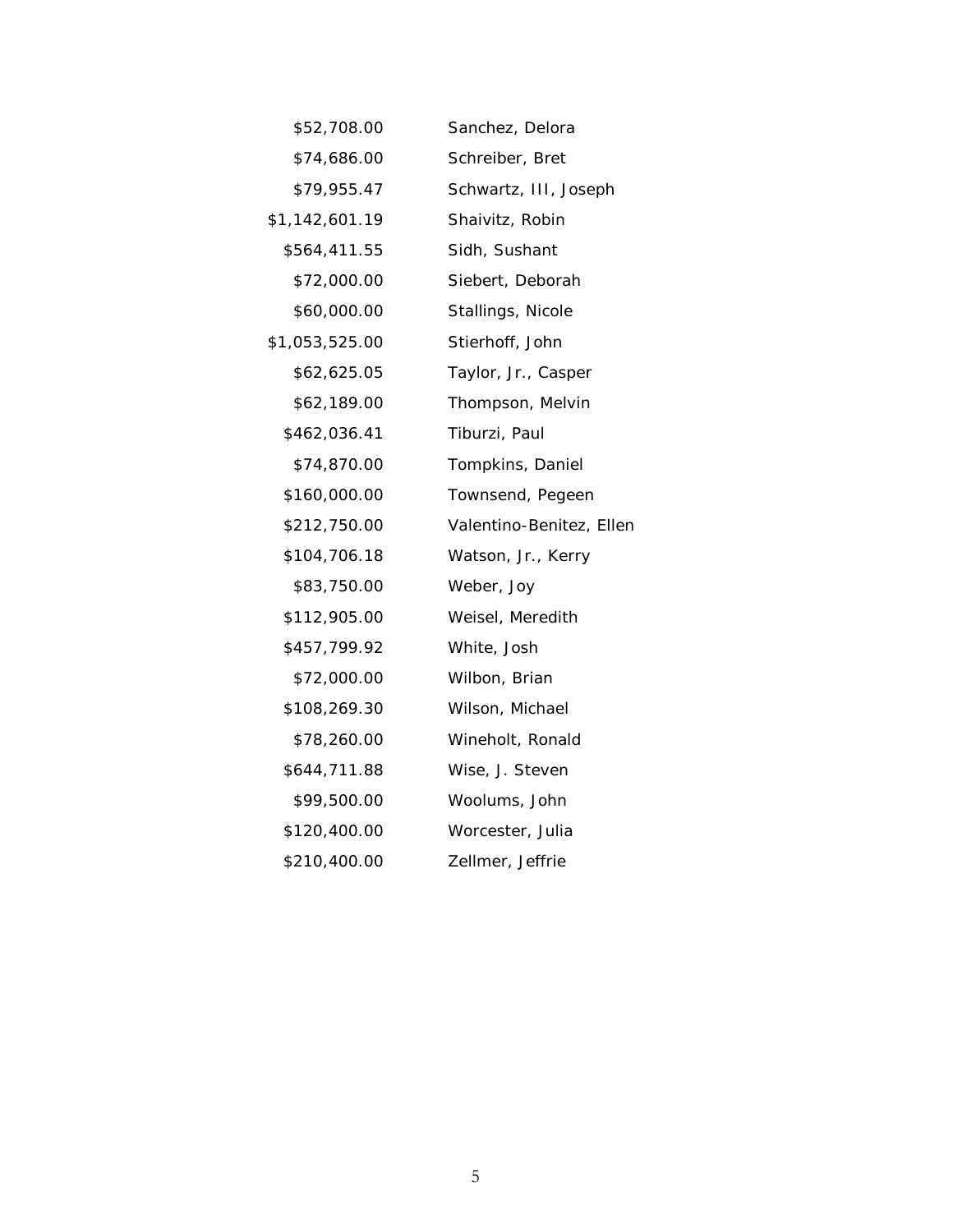# **APPENDIX C**

#### EXPENDITURES ON SPECIAL EVENTS *November 1, 2013 - October 31, 2014*

| <b>Group Invited</b>                                        | <b>Times</b><br><b>Invited</b> | <b>Total</b>   |
|-------------------------------------------------------------|--------------------------------|----------------|
| Anne Arundel County Delegation                              | 3                              | \$6,184.73     |
| <b>Baltimore City Delegation</b>                            | 7                              | \$21,914.78    |
| <b>Baltimore County Delegation</b>                          | 7                              | \$6,245.57     |
| <b>Carroll County Delegation</b>                            | 3                              | \$4,707.59     |
| <b>General Assembly</b>                                     | 103                            | \$1,057,080.24 |
| Harford County Delegation                                   | 3                              | \$3,140.28     |
| House Appropriations Committee                              | 9                              | \$13,047.44    |
| House Economic Matters Committee                            | 19                             | \$38,061.19    |
| House Environmental Matters Committee                       | 9                              | \$15,234.27    |
| House Health and Governmental Operations Committee          | 17                             | \$26,321.71    |
| House Judiciary Committee                                   | 8                              | \$17,051.30    |
| House of Delegates                                          | 3                              | \$6,165.57     |
| House Rules and Executive Nominations Committee             | 0                              | \$0.00         |
| House Ways and Means Committee                              | 6                              | \$11,819.61    |
| <b>Howard County Delegation</b>                             | 3                              | \$3,391.68     |
| Lower Eastern Shore Delegation                              | 5                              | \$13,212.38    |
| Montgomery County Delegation                                | 16                             | \$501,689.49   |
| Prince George 's County Delegation                          | 4                              | \$13,849.51    |
| Senate                                                      | 8                              | \$26,694.50    |
| Senate Budget and Taxation Committee                        | 17                             | \$23,106.49    |
| Senate Education Health and Environmental Affairs Committee | 13                             | \$13,713.63    |
| Senate Executive Nominations Committee                      | 0                              | \$0.00         |
| Senate Finance Committee                                    | 33                             | \$48,541.46    |
| Senate Judicial Proceedings Committee                       | 7                              | \$12,725.68    |
| Southern Maryland Delegation                                | 3                              | \$3,390.63     |
| Upper Eastern Shore Delegation                              | 5                              | \$13,212.38    |
| Western Maryland Delegation                                 | 6                              | \$11,112.96    |
|                                                             |                                |                |

TOTAL: \$1,911,615.08

(NOTE: Where more than one committee was invited to the same event there may be a proportionate allocation for the purposes of this report.)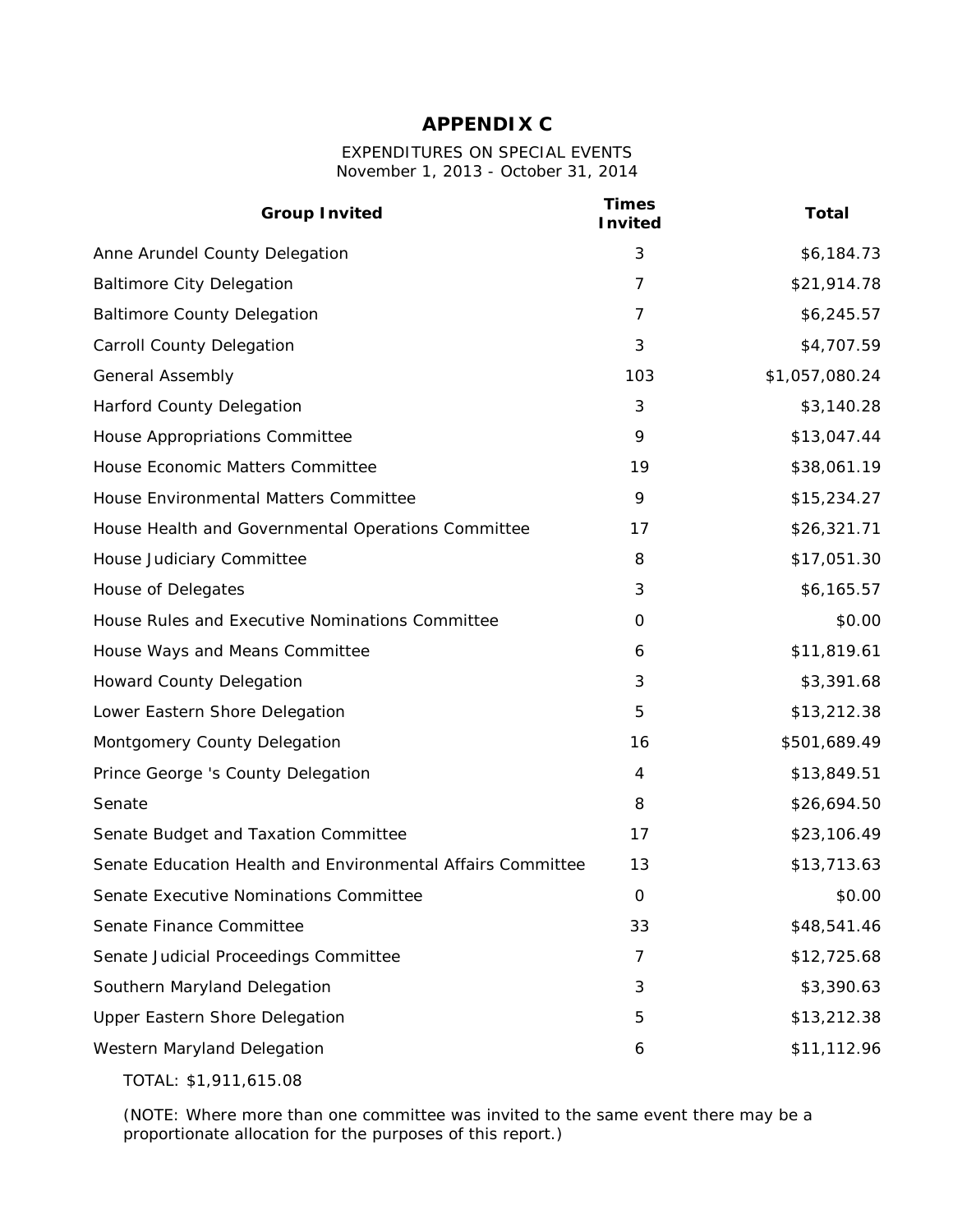# **APPENDIX D**

LOBBYING FIRMS REPORTING COMPENSATION OF \$1,000,000.00 OR MORE

*November 1, 2013 - October 31, 2014*

| Name of Firm                                                | <b>Compensation Reported</b> |
|-------------------------------------------------------------|------------------------------|
| Alexander & Cleaver, P.A.                                   | \$3,154,005.62               |
| Capitol Strategies, LLC                                     | \$1,772,635.65               |
| G.S. Proctor & Associates, Inc.                             | \$1,236,358.00               |
| Gerard E. Evans, Ltd.                                       | \$1,209,000.00               |
| Harris Jones & Malone, LLC                                  | \$2,048,183.00               |
| Manis Canning & Associates                                  | \$2,682,800.00               |
| Perry, White, Ross & Jacobson                               | \$2,778,942.76               |
| Rifkin, Weiner, Livingston, Levitan & Silver,<br><b>LLC</b> | \$3,271,660.56               |
| Schwartz, Metz & Wise, P.A.                                 | \$1,405,952.46               |
| Venable, LLP                                                | \$1,760,515.58               |